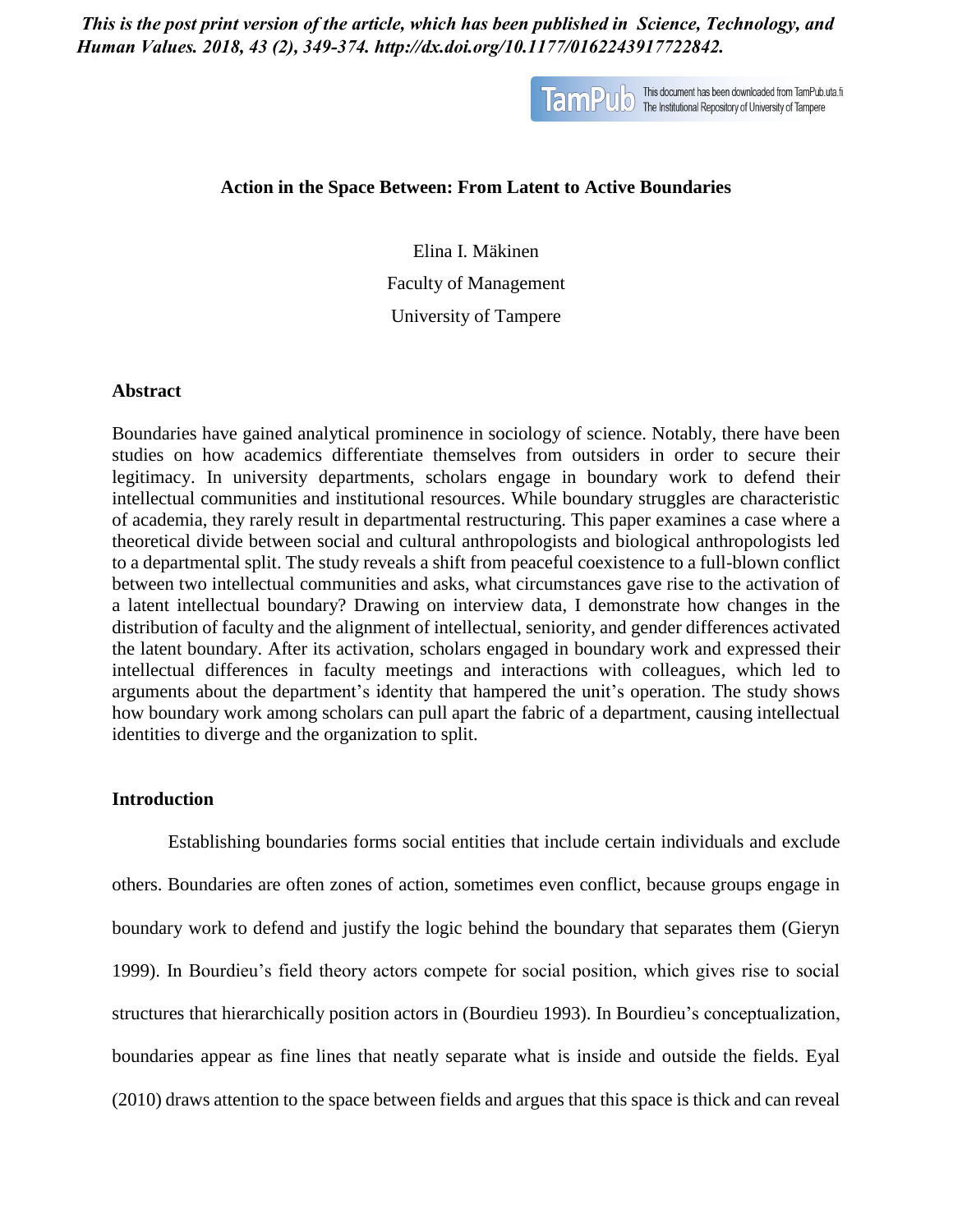social processes related to how fields differentiate themselves. His view that boundaries are spacious contexts for social action aligns closely with relational sociology, which highlights the dynamic, unfolding relations between social groups and how these social entities define themselves in relation to each other (Somers 1994; Emirbayer 1997).

The present study explores social action in the space between two intellectual communities and builds upon prior research by examining how latent boundaries—those that exist but are not currently expressed in social interaction—become activated and expressed in an organizational setting. I examine an anthropology department where the boundary between social and cultural anthropologists and biological anthropologists became polarized and the department split into two separate anthropology departments. The study's focus is on a shift from peaceful coexistence to a full-blown conflict between two intellectual camps.

Anthropology is an intriguing context for studying the activation and expression of intellectual boundaries because it is an internally divided discipline that has struggled with a shared understanding of its identity for decades. It has been traditionally divided into four subfields: sociocultural anthropology, biological or physical anthropology, archaeology, and linguistic anthropology (Segal and Yanagisako 2005). Sociocultural anthropology is the study of culture and it uses ethnography as its method. Biological anthropology focuses on human population and relies on an evolutionary framework and laboratory analysis. Archaeologists investigate the physical remnants of human cultural activity and linguistic anthropologists study the relationship between language and culture. These two subgroups of anthropologists rely on varied methods, for instance, ethnographic fieldwork, computational methods, and laboratory work (Bernard 2006). Although these subfields are all concerned with explaining some aspects of culture, they tend to rely on distinct theoretical and epistemological perspectives. The theoretical tension between sociocultural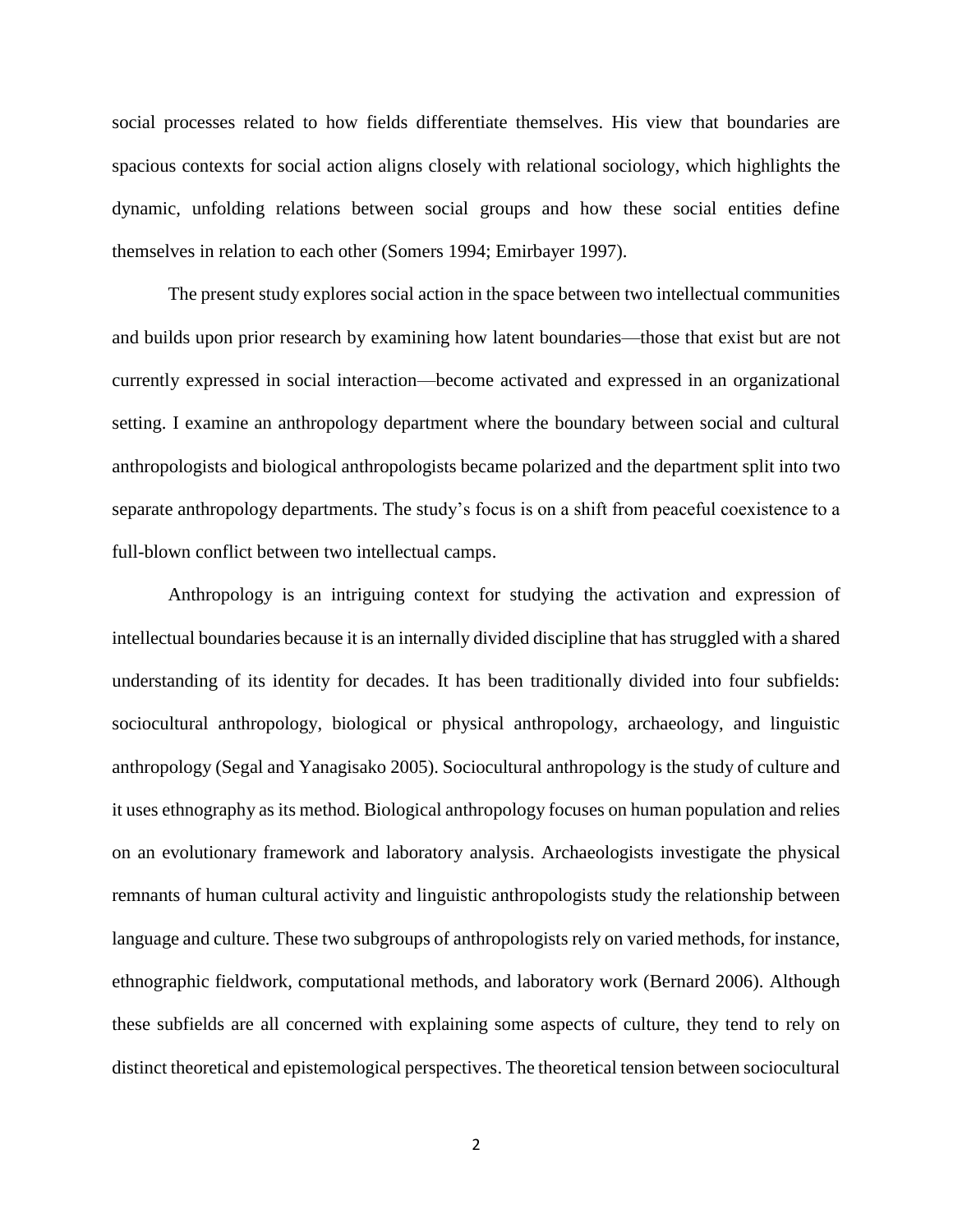anthropology and biological anthropology runs particularly high because the former relies solely on a humanistic perspective and the latter on an evolutionary framework. Yet, this intellectual boundary is nothing new for anthropologists: it has existed since the discipline's early days. What conditions activated the latent intellectual boundary and ultimately led to organizational restructuring?

One might argue that tensions between different styles of thought, research traditions, and theoretical languages are common and part of how academic knowledge is organized (e.g., Knorr-Cetina 1991; 1999; Kagan 2009; Lamont 2009). Abbott (2001) even emphasized the tendencies in disciplines to split according to bipolar opposites. While academic life tends to be filled with conflict, departmental splits are unusual. There are studies on how universities restructure themselves in response to fiscal stress (Gumport 1999; 2000), but none on departmental splits that are based first and foremost on intellectual differences. In the discipline of anthropology these events have been highlighted, because a few elite departments have already split: Duke in 1988, Stanford in 1998, and Harvard in 2005. While these cases varied in how internal (concerned with the department) and external (concerned with the university) factors contributed to the departmental splits, they all demonstrated the theoretical divide between social and cultural anthropologists and biological anthropologists. One of the anthropologists interviewed in this study described the essence of the departmental split: "It was not sub-fields, it was epistemology and it was 'science' versus 'not particularly science' or in some cases 'no science to be allowed.' So there was a real dividing point on what is a legitimate research topic, a research approach, or a baseline theory." Similarly, another anthropologist said that the split was concerned with "what is a scientific argument and what is not; what counts as anthropology and what does not. It was about the heart of the discipline."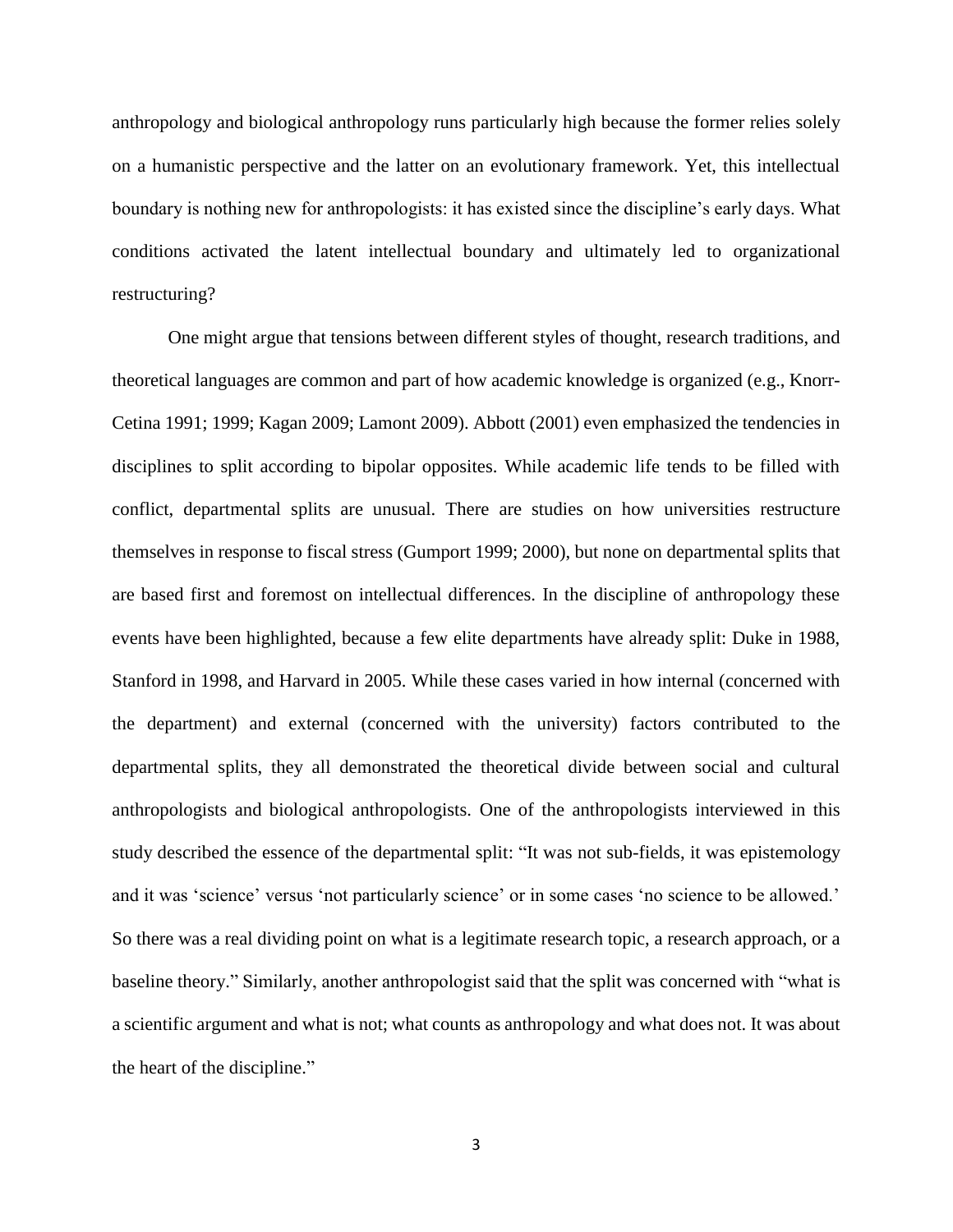This study demonstrates that as long as intellectual boundaries remain latent, they are not used as frames for constructing social relations. It is worth specifying what is meant by latent. An example from the area of tree growth provides a telling metaphor. Epicormic buds are said to lie dormant and hidden beneath the bark until certain circumstances give rise to their development and manifestation. In these instances—for example when damage occurs to higher parts of the bark or when the tree is exposed to more sunlight—latent buds develop into active branch-like shoots. In university departments, circumstances such as changes in the distribution of faculty across research areas or a controversial tenure case can have a similar effect. These conditions can activate a latent intellectual boundary after which individuals begin to express their ideologies. Intellectual differences begin to pattern social relations, frame claims for what is best for the department, and initiate organizational transformation.

The department I studied was initially perceived as a home for humanistic social and cultural anthropology. During this time, the dominant and minority theoretical camps coexisted relatively peacefully and the boundary between them remained latent. When the department hired new faculty in the area of evolutionary biological anthropology, the representation of the two groups of anthropologists became more equal. As the minority group grew larger it began to challenge the status quo and increase its demands for institutional resources. Moreover, the decision to expand biological anthropology resulted in an alignment of intellectual, seniority, and gender differences, which widened the divide. Biological anthropology consisted of only senior male scholars, and half of the social and cultural anthropologists were junior female scholars. In this new departmental landscape, the latent boundary between humanistic and evolutionary perspectives activated and became a salient framing device in faculty meetings and interactions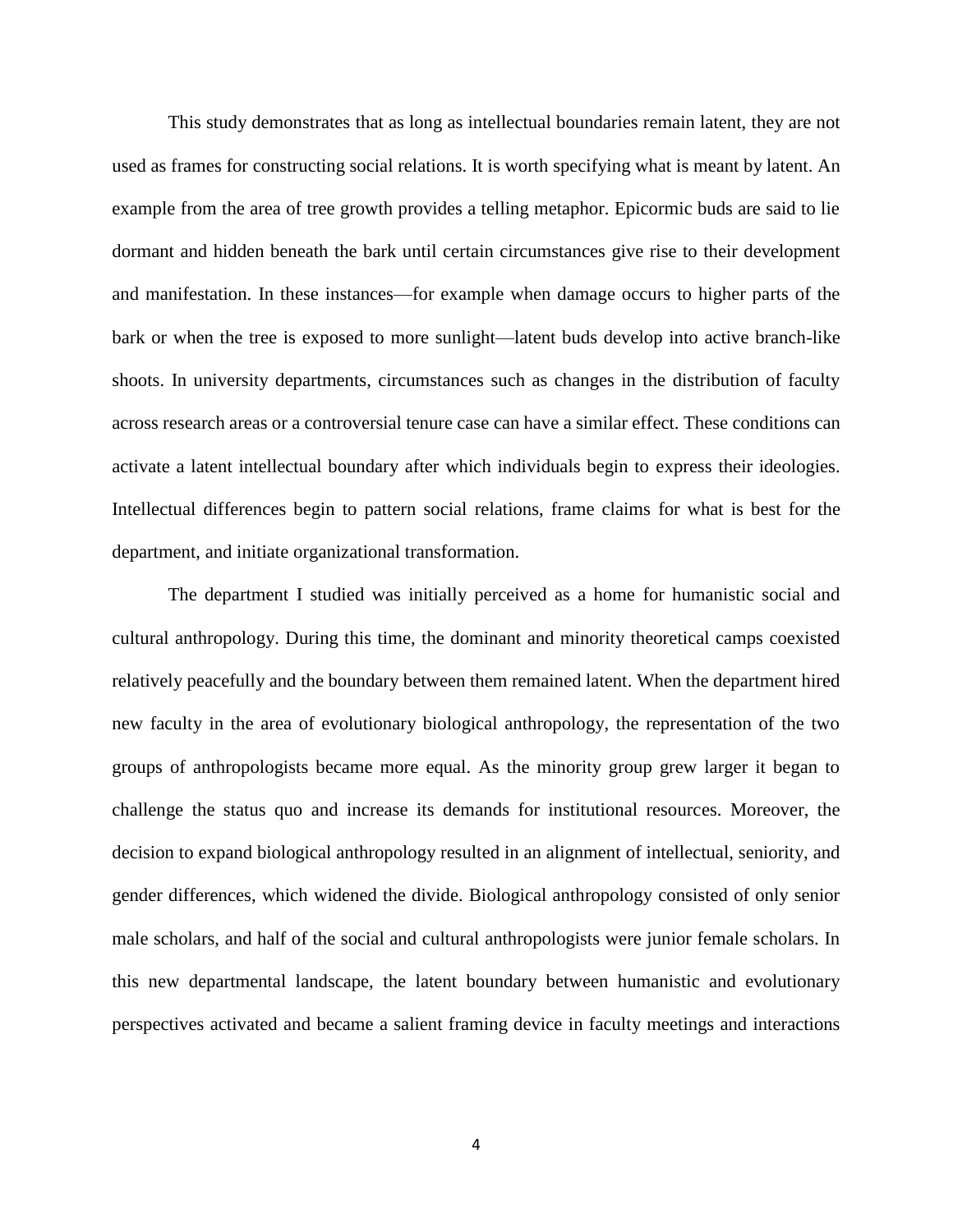with colleagues. The conflict made the department dysfunctional and resulted in organizational restructuring.

In line with other scholars who have considered both structural and cultural features when explaining organizational outcomes (Binder 2002; Vaughan 2006), I analyzed interviews and newspaper articles in an effort to show how a processual perspective on the activation of a latent boundary can be used to explain organizational transformation. To demonstrate what initiated this process and how it evolved over time, I draw on theoretical concepts across different areas of sociology—sociology of science and knowledge, cultural sociology, and organizational sociology—that relate to boundary struggles: boundary work (Gieryn 1983; 1999), cultural toolkits (Swidler 1986), and faultlines (Lau and Murnighan 1998; 2005).

The article unfolds as follows. I first discuss prior research and theoretical concepts that help to explain how a latent boundary becomes activated and how its expressions can shape organizations. Next, I describe the research setting, data, and methods. The analysis is divided into two sections. First, I demonstrate how changes in the distribution and demographics of faculty across the two research areas activated an intellectual divide. Second, I show how the anthropologists expressed their intellectual differences and what consequences these expressions had for the operation of the department. After a summary of the findings, I discuss differences in how academics embody intellectual ideologies and how these differences affect the emergence and management of departmental conflicts.

#### **Boundaries, Social Entities, and Organizational Transformation**

The study of boundaries has become a central theme in the sociologies of science, knowledge, and professions (Gieryn 1983; Lamont and Molnár 2002). Scholars working in these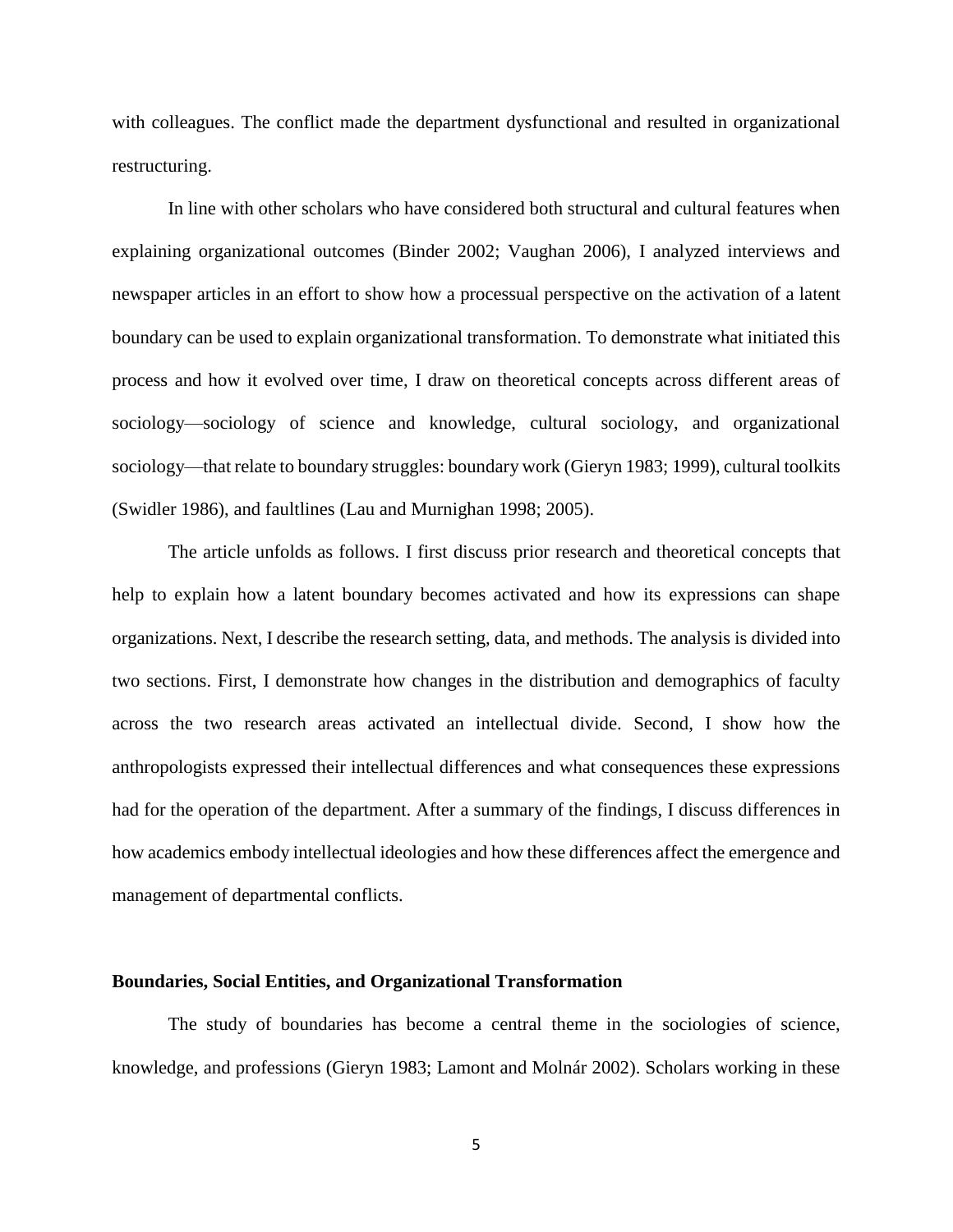areas have paid attention to how disciplines and professions engage in boundary work when seeking to secure their autonomy, jurisdiction, and legitimacy (Gieryn 1983; 1999; Abbott 1988). It has been argued that the notion of boundaries also allows for a distinction between symbolic and social boundaries. Symbolic boundaries are conceptual distinctions made by actors to categorize objects, people, and practices, whereas social boundaries are stable patterns of behavior and social difference that enable group formation (Lamont and Molnár 2002). Gieryn (1983) emphasized that in order to understand boundary work one needs to explore the symbolic formulations of ideas and how they are enacted in social contexts. Similarly, Lamont and Molnár (2002) argued that symbolic and social boundaries occur together as social groups constantly compete in the production and diffusion of classification systems (see also Bourdieu 1984; 1990).

Many have highlighted how scientists, in particular, participate in jurisdictional struggles to distinguish themselves from those who have less expertise and legitimacy to make knowledge claims. Gieryn (1983; 1999; see also Taylor 1996) defined boundary work as discursive practices scientists use to draw a boundary between "science" and "non-science." Disciplinary communities are like tribes that have their own identities and territories that members defend by employing a variety of devices geared to the exclusion of outsiders (Becher and Trowler 2001).

Although boundary activities have been widely studied in order to understand how scientists construct and defend their territories, there is less research on how boundaries occur in work organizations. For example, research shows how gender-based social boundaries matter in workplace contexts (e.g., Reskin and Hartman 1986; Williams 1995; Kay and Hagan 1999), but missing are studies that look at how organizational structures shape boundary processes, and vice versa, how the construction of boundaries influences organizations. In her ethnographic study of institutional reform in two teaching hospitals, Kellogg (2009, 681) found that reformers developed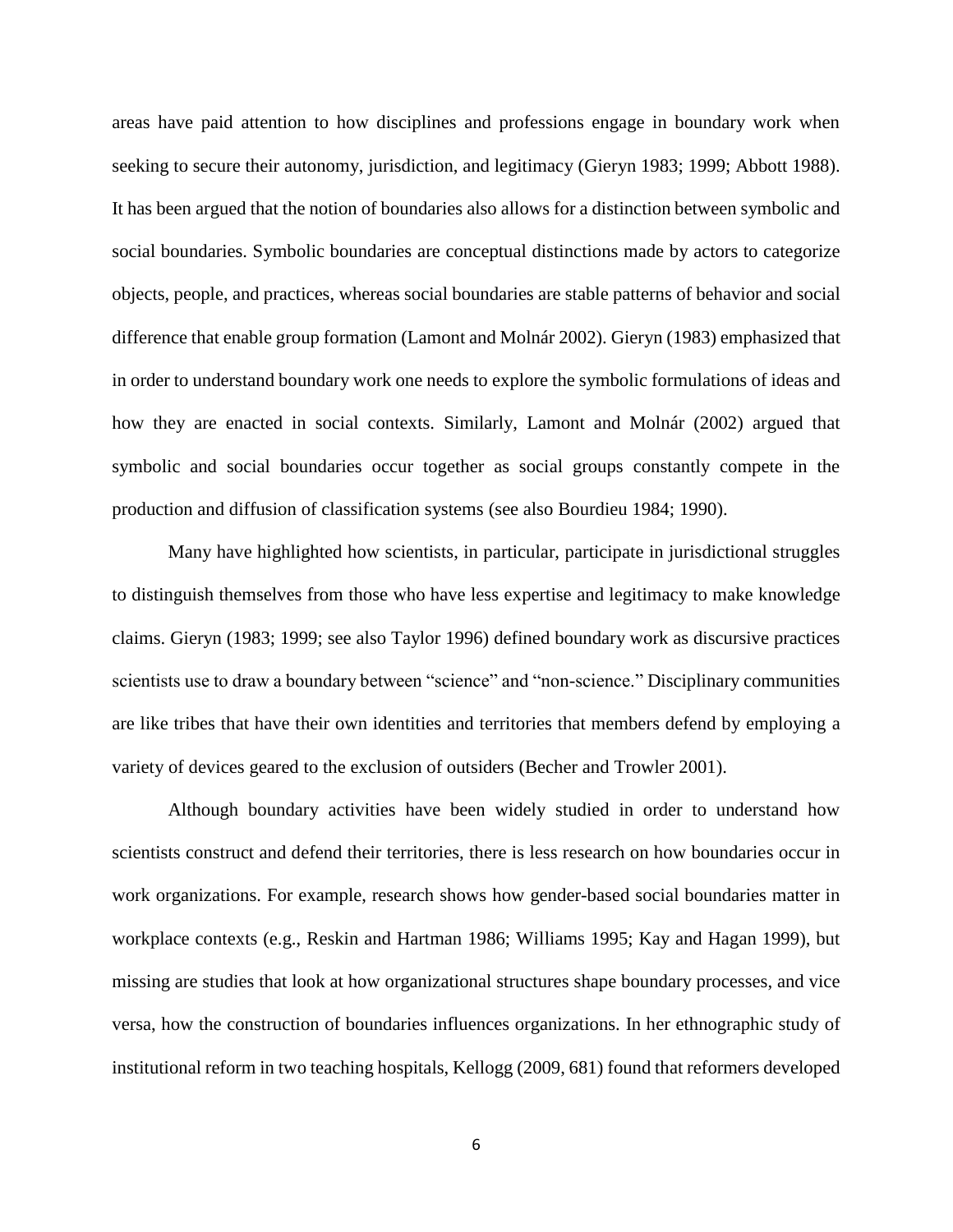oppositional identities "by drawing on boundaries between 'us' and 'them' and by defining defenders as adversaries who needed to be challenged." This division between reformers and defenders, and the reformers' role in the adoption of the institutional reform, suggest that boundary work can influence workplace transformation. Vallas (2001; see also Vallas 1998) drew specifically on boundary theory to show how the cultural boundary between technical workers and manual workers shaped the production of social boundaries within the workplace. Studying how manufacturing plants implemented automated production systems, Vallas found that technical workers emphasized their high-status knowledge in order to separate themselves from production workers.

Employees in any work organization have differing skills, responsibilities, demographic attributes, values, and ideologies, but what conditions activate latent boundaries and make divides significant in organizational contexts? Lau and Murnighan (1998) developed the concept of a faultline, which is similar to the notion of boundaries, and suggested that if individuals fall into two distinct and non-overlapping subgroups based on a demographic characteristic, a faultline is present. Faultlines can form around varied types of attributes, for example skills, values, and differences in personalities (Lau and Murnighan 2005). The authors found that the more attributes aligned thus dividing two groups, the stronger the faultline tended to be. This means that a faultline between old men and young women is stronger than a faultline between men and women.

Political scientists have explored a similar idea when trying to understand the interconnections between societal groups and political behavior. Bartolini and Mair (1990) defined divides as cleavages that incorporate empirical, normative, and organizational or behavioral levels. Empirical refers to socio-structural groups within the society, normative signifies their differing values and attitudes, and organizational refers to the political parties that emerge as part of the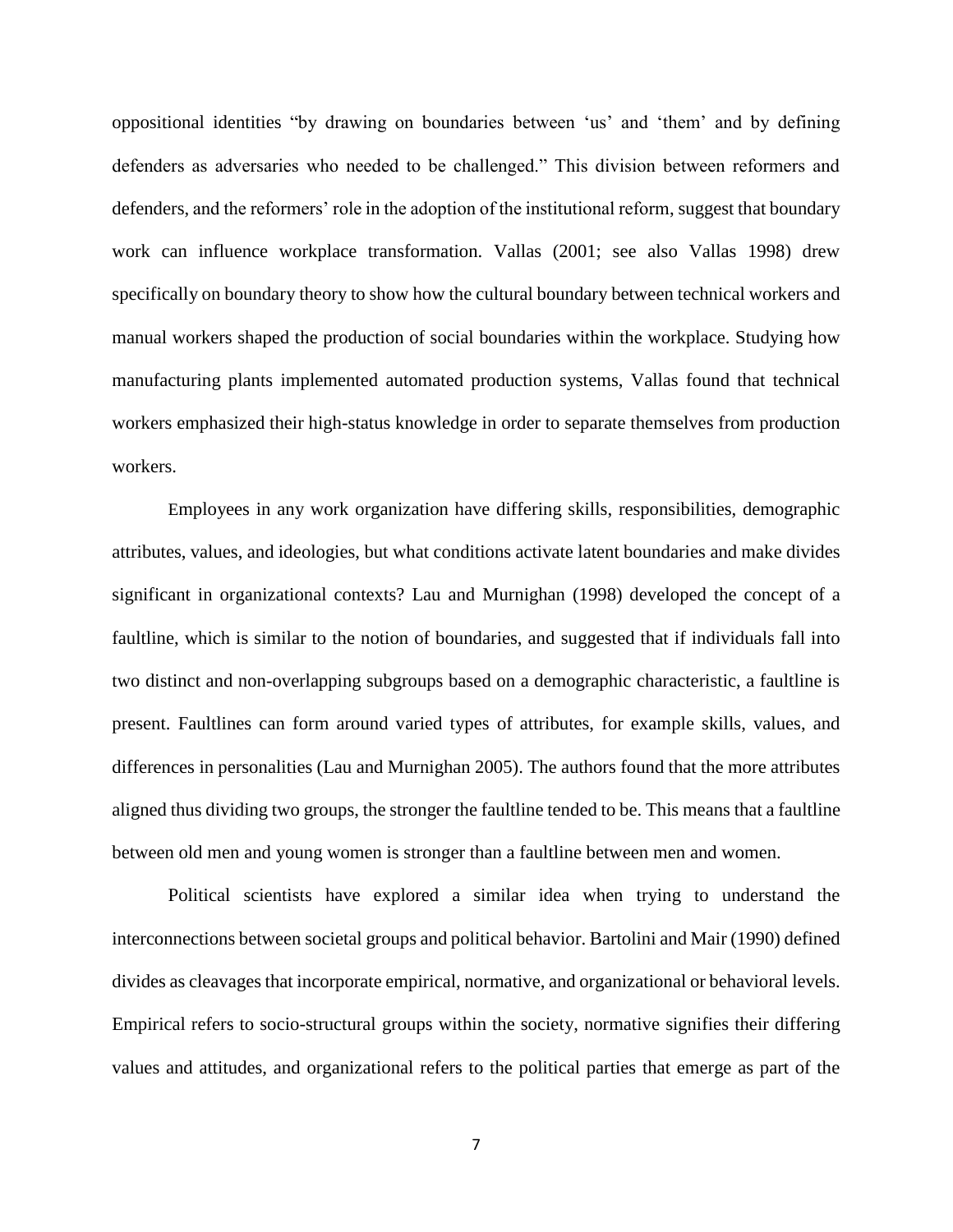cleavage. For example, two groups of people may belong to different social classes, have differing views on Planned Parenthood, and vote for opposing political parties. The core idea is identical to faultlines: the more differences there are that divide two groups, the more significant the divide becomes.

In addition to overlapping differences, Dyck and Starke (1999) suggested that unnoticed or latent organizational faultlines can become activated by some external force or critical event. We can think about, for example, faultlines or boundaries based on age that are activated by retirement or pension issues, racial divisions that are activated by affirmative action concerns, or a desire for organizational change that is promoted among young liberals against older conservatives (Dyck and Starke 1999). It has also been suggested that if a minority group suddenly increases in size due to some external factor, the majority group may begin to see it as more threatening and engage in discrimination (Blalock 1967).

When latent boundaries are activated, their expressions become more likely, which can lead to chaos and conflict. Organizational contexts that are in flux are fruitful for studying boundary work because they prompt "occupational groups to resort to less subtle forms of symbolic weaponry" (Vallas 2001, 31). The deployment of "symbolic weaponry" is similar to Swidler's (1986) notions of the deployment of cultural toolkits during unsettled times. When examining the dynamic relationship between social actors, ideologies, and structural shifts, Swidler (1986, 279) distinguished between settled and unsettled times and stated that "bursts of ideological activism occur in periods when competing ways of organizing action are developing or contending for dominance." It is in these times of uncertainty that new ideologies challenge taken-for-granted habits and modes of experience.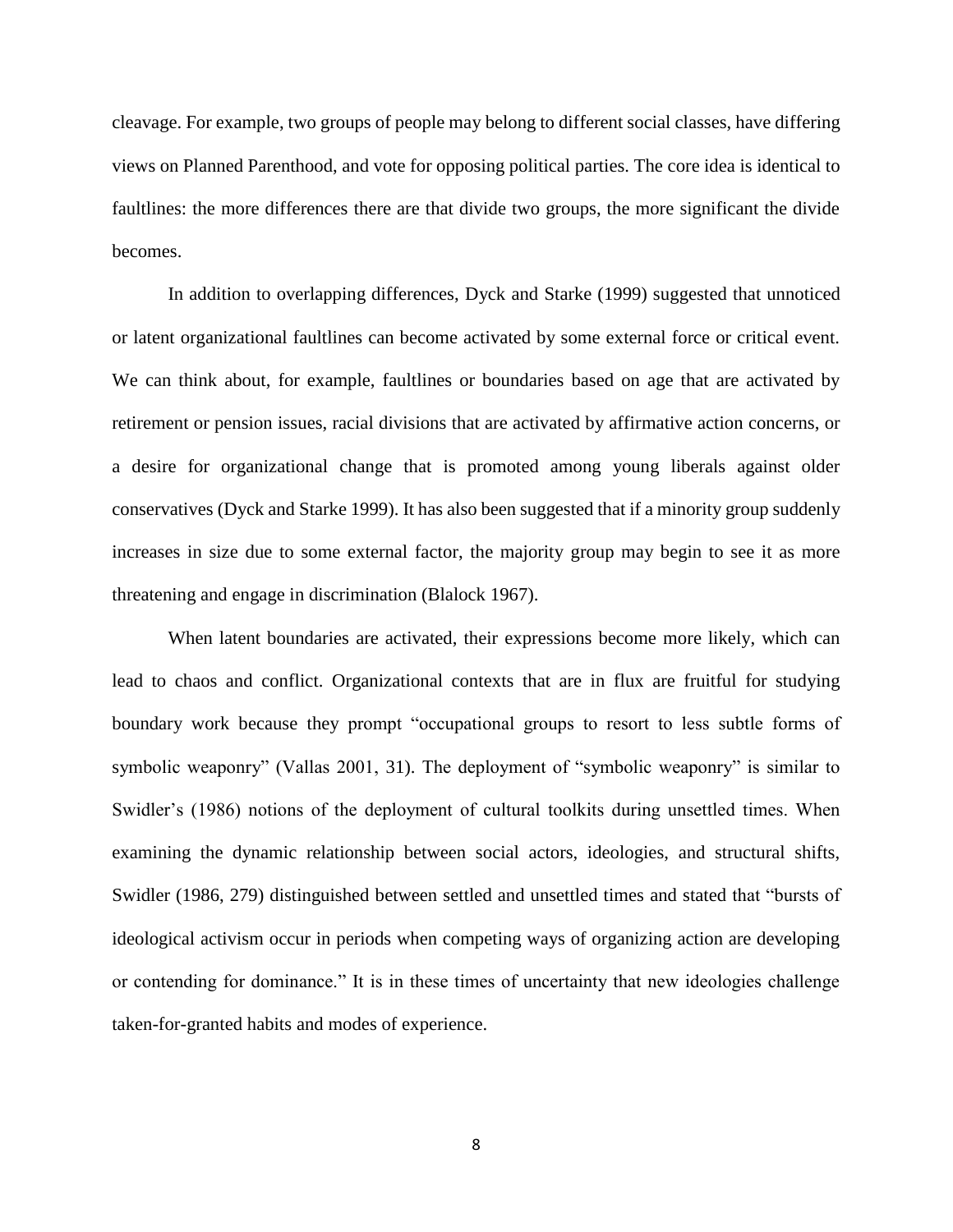This study examines the conditions that activate a latent boundary and the expression of differences that lead to organizational transformation. The following analysis sheds light on two distinct phases in this process. First, the analysis shows a shift from stable to unstable conditions in which a change in power dynamics and overlapping differences activated a latent divide between two groups of anthropologists. Second, the study demonstrates how, as by activating the latent boundary, scholars' competing intellectual ideologies became expressed in departmental politics.

# **Data and Methods**

The anthropology department this study focuses on was located in an elite American research university. It split into two smaller departments several years ago: one identified as a department of social and cultural anthropology and one as a department of biological anthropology. The analysis is mainly based on interviews conducted with the faculty and they demonstrate how the scholars made sense of their intellectual identities and participated in the departmental politics during the conflict. In order to construct a nuanced case study, I also collected 65 university newsletters, blogs, and newspaper articles between 2006 and 2012. i I draw on this data only to better understand the discipline's and the department's history. To obscure the identity of the department, these reports are not named in the analysis.

The interviews were conducted over the course of 18 months, some years after the departmental split had occurred.<sup>ii</sup> I contacted all of the individuals who were faculty up to three years before, during, and after the department split. Seventeen agreed to participate in the study and an equal number refused. Many of those who refused said, for instance, that they did not want to revisit the painful memories or they considered it to be risky for their careers. Although the experiences of the individuals who were not interviewed would have been extremely valuable for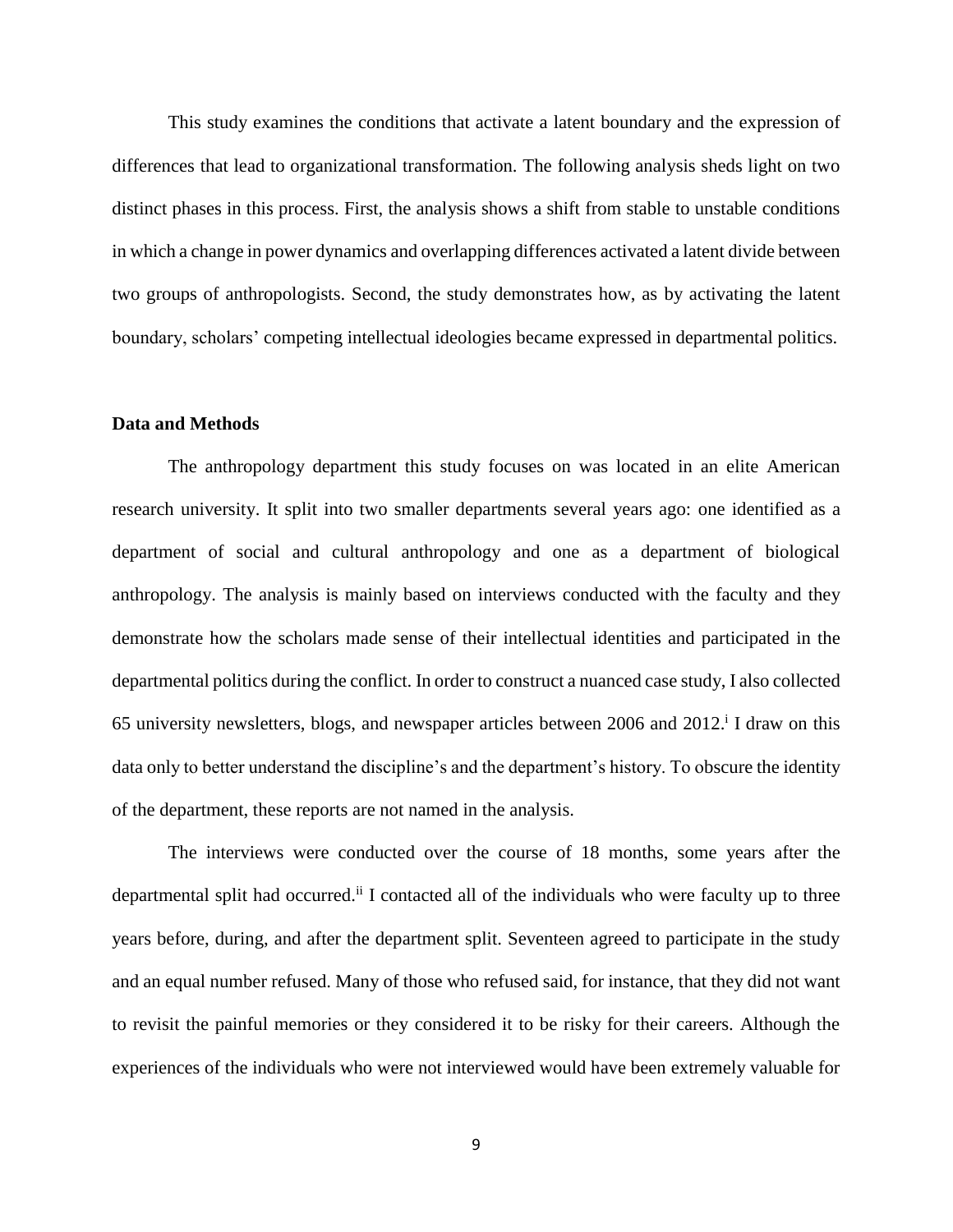the study, I did not pressure them to participate. Their refusal to share their thoughts on the departmental split indicated how sensitive the case was.

Of the seventeen interviewees, fifteen were current or past members of the anthropology department and two were faculty members from other departments in the same university, but who had played some role in the departmental split and had detailed knowledge about it. Six of the interviewees had experienced the departmental split personally and the others had left before the restructuring or had not yet arrived at the department.

The interviews were semi-structured and covered questions on struggles both at the disciplinary and the departmental level. For instance, I began the interviews by asking how the interviewees would define the discipline of anthropology and its epistemological disputes. Concerning the department, I asked questions about the departmental split and the interviewee's experiences of it. Many of the interviewed anthropologists gave suggestions for what books and academic articles to read in order to understand the background of the theoretical tensions present in the discipline of anthropology. In the analysis, I draw on some of that work. The interviews, which took from 30 to 75 minutes, were conducted face to face or over the phone, audiotaped, and then transcribed. Three interviewees refused to be audiotaped, so instead I took extensive notes during the interview. To obscure the identities, I randomly assigned names irrespective of gender. When necessary for the argument I make, I reveal whether the interviewees belonged to the field of humanistic social and cultural anthropology or evolutionary biological anthropology. Finally, I conceal the exact research focus of the interviewed anthropologists as well as their rank in order to hide their identities.

I used a modified inductive approach to analyze the interview transcripts (Glaser and Strauss 2010). Although I approached the data in a detailed manner, looking for various coding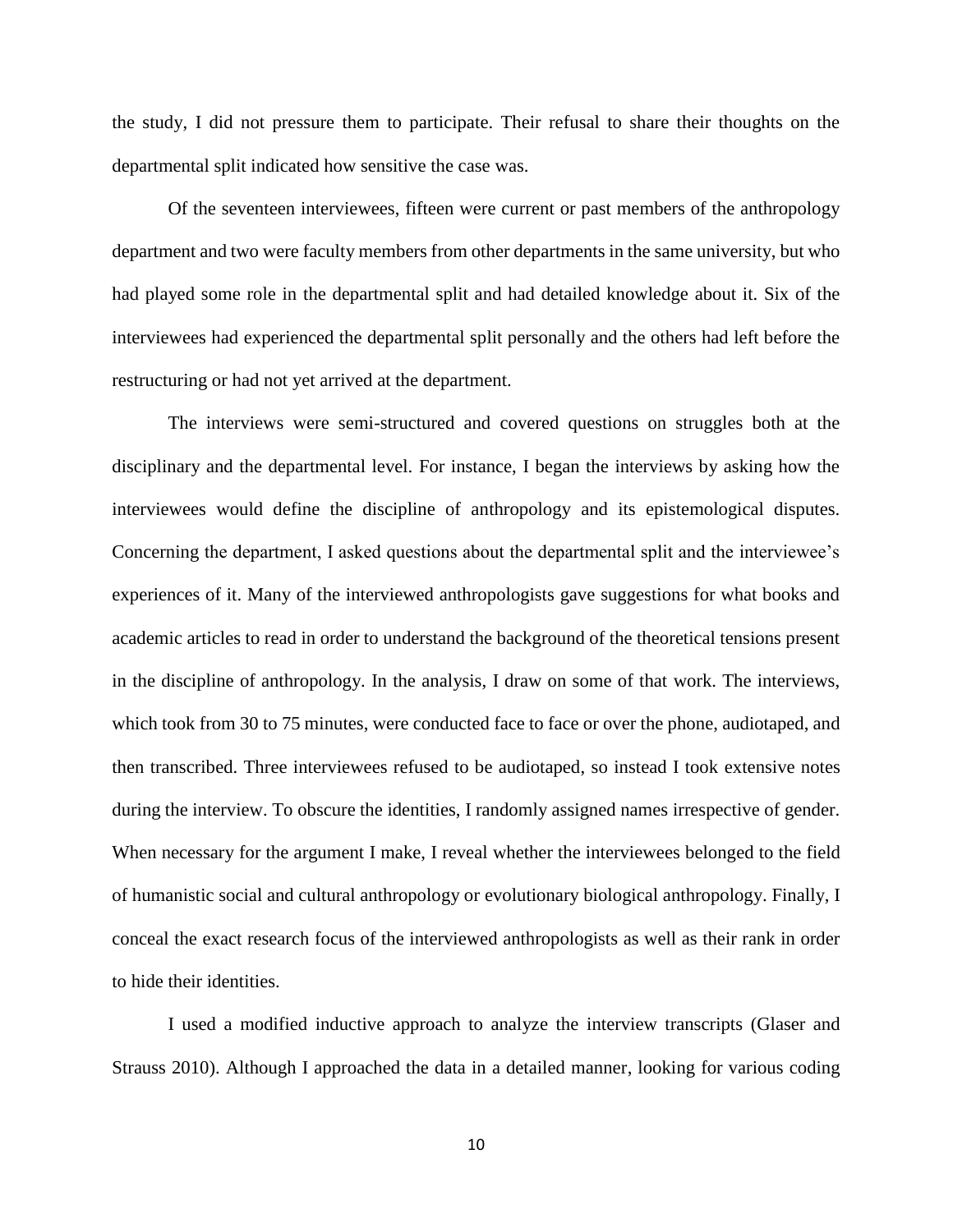categories, my goal was to understand how the departmental split occurred and how the scholars described their actions and experiences. The analytical process highlighted shifts in the distribution of faculty and overlapping differences within groups and their connection to the activation and expression of intellectual differences.

## **Shifting Power Relations and the Activation of a Latent Intellectual Boundary**

The elements of humanistic and evolutionary theories and the tensions between them have existed throughout anthropology's history. University departments of anthropology seek to accommodate anthropologists from various research approaches or purposefully emphasize a specific research focus. When the anthropology department of this study was established, it was mainly a department of humanistic social and cultural anthropology. During the years before the departmental split, there were twice as many social and cultural anthropologists as there were evolutionary biological anthropologists.<sup>iii</sup> I describe how changes in the distribution of faculty across research areas and overlapping differences within them led to the activation of the latent intellectual boundary.

The coexistence of different intellectual ideologies was seemingly peaceful prior to the split. This was because the social and cultural anthropologists held the majority of faculty positions, and thus the power relations were clear. Glen, whose work related to evolutionary biological anthropology, described what the department was like years before the split:

Prior to the polarization, there was at least a fair amount of interaction. I would not say that it was a highly unified department, but it was a "live and let live" department at some level. And it was so unbalanced in its distribution of faculty that those who were from the scientific orientation did not even make an attempt, they regarded themselves as such a minority that the idea of achieving equality, it just was not going to happen.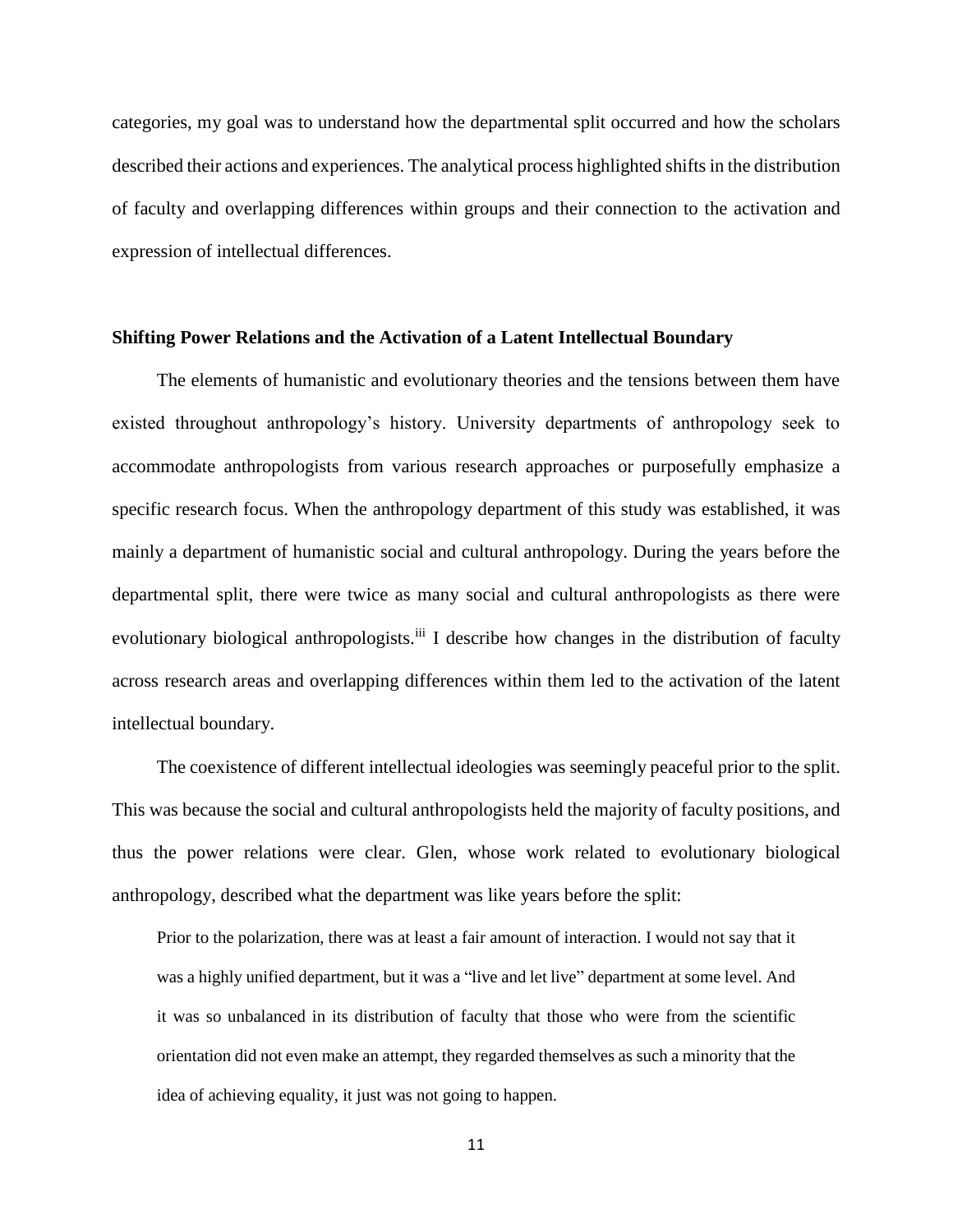The faculty members were not necessarily friendly with each other, but the "live and let live" atmosphere was achieved through an unequal distribution of scholars across the competing theoretical perspectives. As long as the social and cultural anthropologists had the majority of faculty positions and more power in departmental decision making, members of the minority theoretical camp did not challenge the status quo. Although there was a clear intellectual boundary between the two groups, it remained largely latent. Peter explained the strategy for peaceful departmental life in similar terms:

Because if you have only one archaeologist, the one archaeologist is dependent on the rest of the department for his own wellbeing, whether it is offering a course or playing a part in the major requirements or other kinds of activities for the department. If you had ten archaeologists, as in some departments they do, then you can ignore the rest of the department and you can have your own subgroup, so it becomes more of a semi-independent unit. Of course, you communicate with the others in the department or with the chair of the department to the extent that is administratively required and necessary. Other than that, they just go on their own way.

Prior to the split, anthropologists who worked in the fields of biological anthropology, archeology, and linguistic anthropology and relied on evolutionary theory felt they had less decision-making power in faculty meetings and fewer institutional resources, such as graduate students. Therefore, while the unequal distribution of faculty positions across theoretical camps guaranteed peaceful coexistence, scholars in these minority subfields began to feel mistreated and the existing latent boundary became more relevant for them. John described these feelings: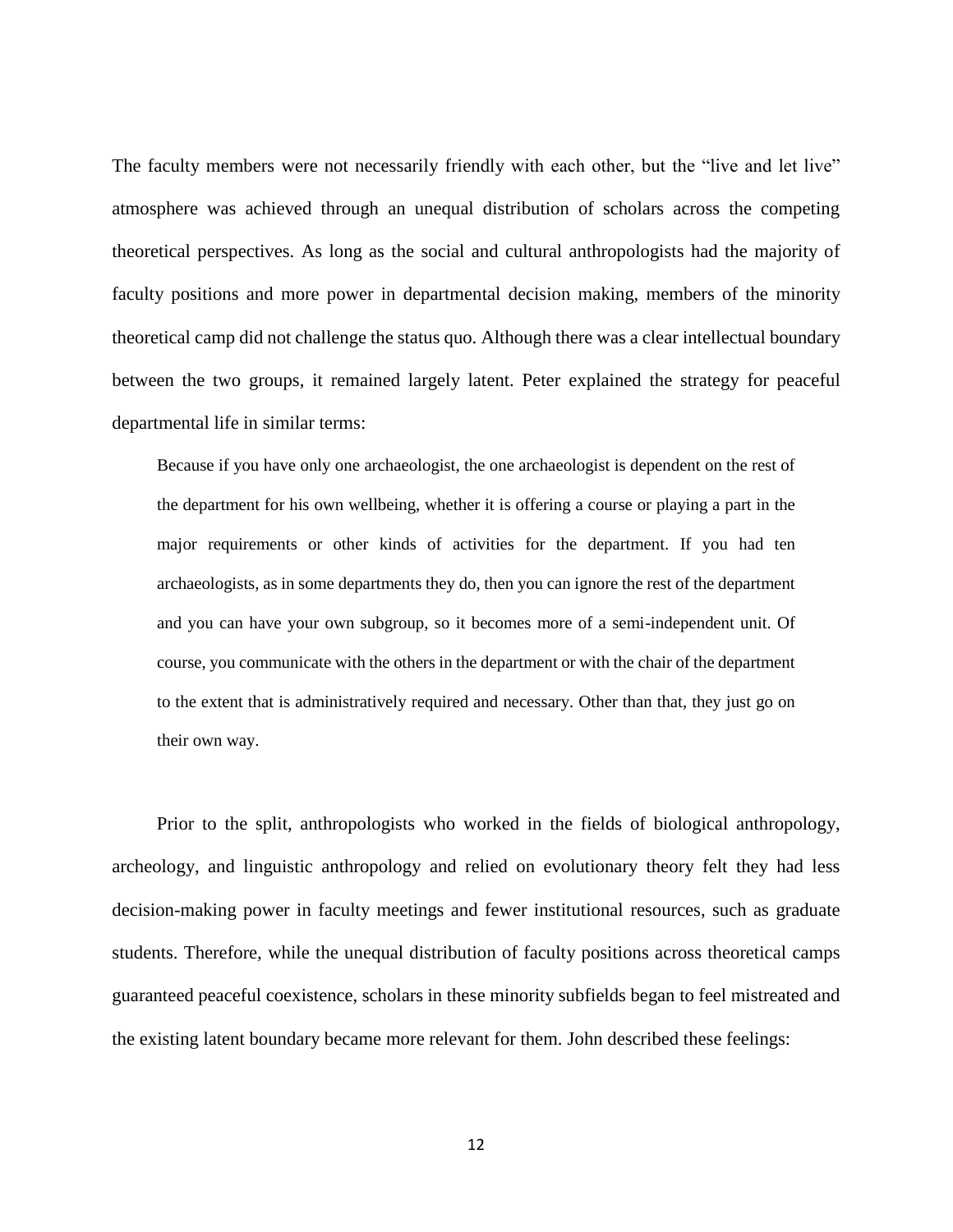It is also one of the reasons that led to the split, because certain faculty, including me, felt like we were continuously deprived of graduate students, because the old department thought it was a department of social and cultural anthropology so people like archeologists and linguists and medical people and so forth were peripheral. And that we should be content with teaching undergraduates and not have our own personal graduate students.

When the social and cultural anthropologists held the majority of the faculty positions, scholars from the other theoretical camp were forced to accept the lack of departmental resources. It has been noted that organizational conflicts rarely occur without a sense of collective injury (Tucker 1993). The biological anthropologists had experienced a collective injury as they were "continuously deprived of graduate students," so for them the possibility of a departmental split was an advantageous opportunity. John added that after the split he had access to more institutional resources and his position in the department improved: "In the new department I was able to be more central, to be more active, to have graduate students, to have a nicer office, to have all kinds of nice things."

From the perspective of the dominant subfield, however, the possibility of losing the powerful position appeared as a threat. Glen, a biological anthropologist, said that when he joined the department he was informed by a senior social and cultural anthropologist that the distribution of faculty would not change in the years to come: "When I joined the department, I was told in certain terms that I should never expect to see another biological anthropologist in the faculty as long as I was here. And that was an explicit statement to me by a senior faculty member who was interviewing me for the position. It was very, very clear." Gavin reflected on the unequal balance of power and emphasized that university leadership should keep an eye out for how minority groups are treated: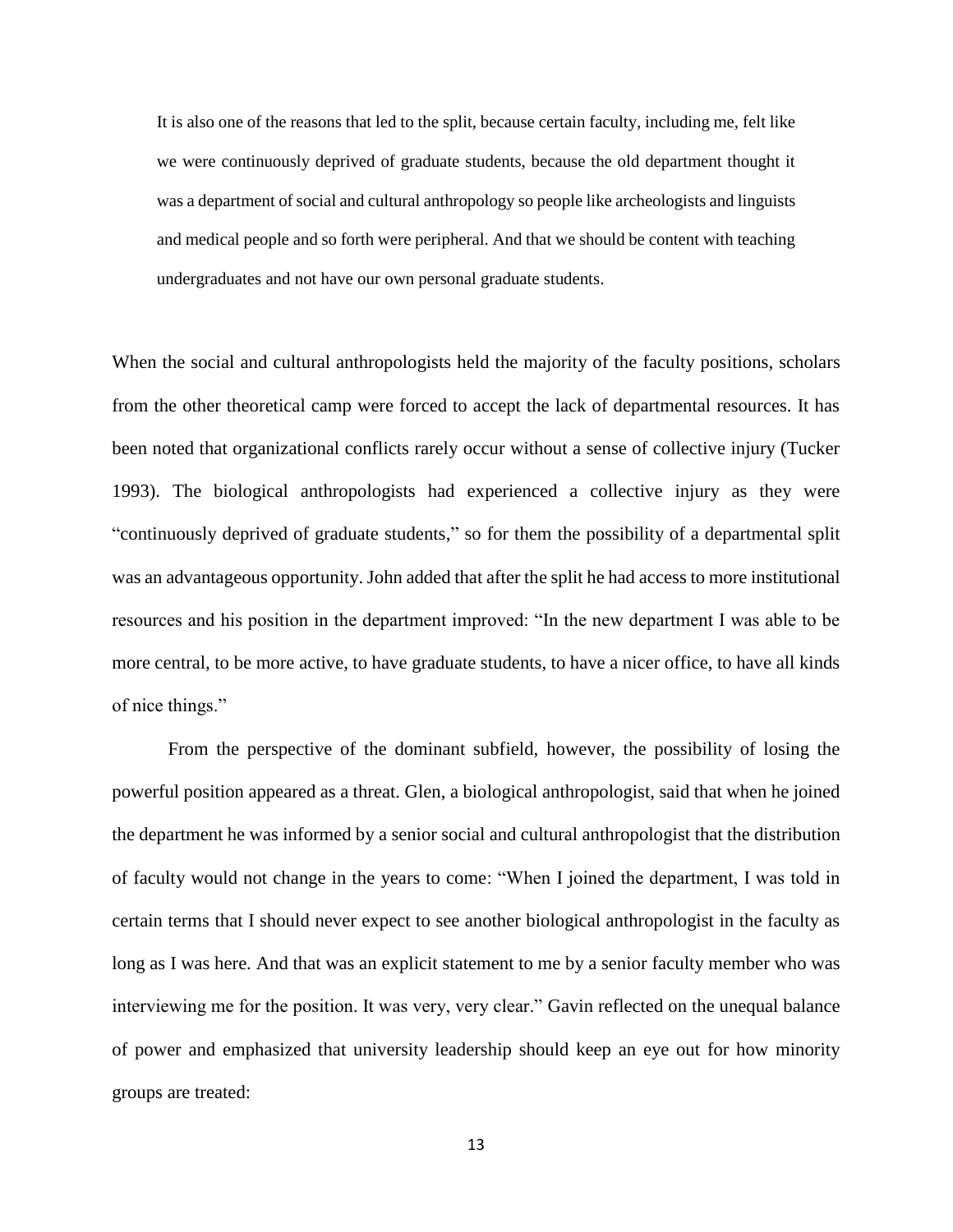I think it is hard when there is a dominant group that's very powerful, and you have got a minority who then can't get the resources they need or want. Somebody in a leadership position needs to be looking out for that situation and making sure that more voices are heard, or if they really think that there's a segment of the department that isn't getting the resources they need, they need to figure out how to make that work.

The situation in the department changed dramatically when a few years before the split the university administration decided to strengthen the area of evolutionary biological anthropology. According to the interviewed anthropologists<sup>iv</sup>, the administrative plan to expand the department towards evolutionary biological anthropology was a significant shift, given the department's longstanding focus on social and cultural anthropology. According to Mary, a social and cultural anthropologist, the administration was concerned that postmodernist approaches were influencing the anthropology department and shifting it away from being a legitimate anthropology department:

One of the things that happened before the departmental split was that some people sold to the deans the argument that what was happening with social and cultural anthropology at our university was radically different from the dominant view in the field. That it was bunch of feminist and Marxist postmodernists who were going off at the deep end and that they needed to be stopped. Many of the deans bought that, because they did not like what was going on in the department.

Mary described how some of her colleagues convinced the administration that the future of the department was not safe in the hands of the social and cultural anthropologists, whose thinking was shaped by postmodernist theories. Therefore, it would be appropriate to hire scholars who

14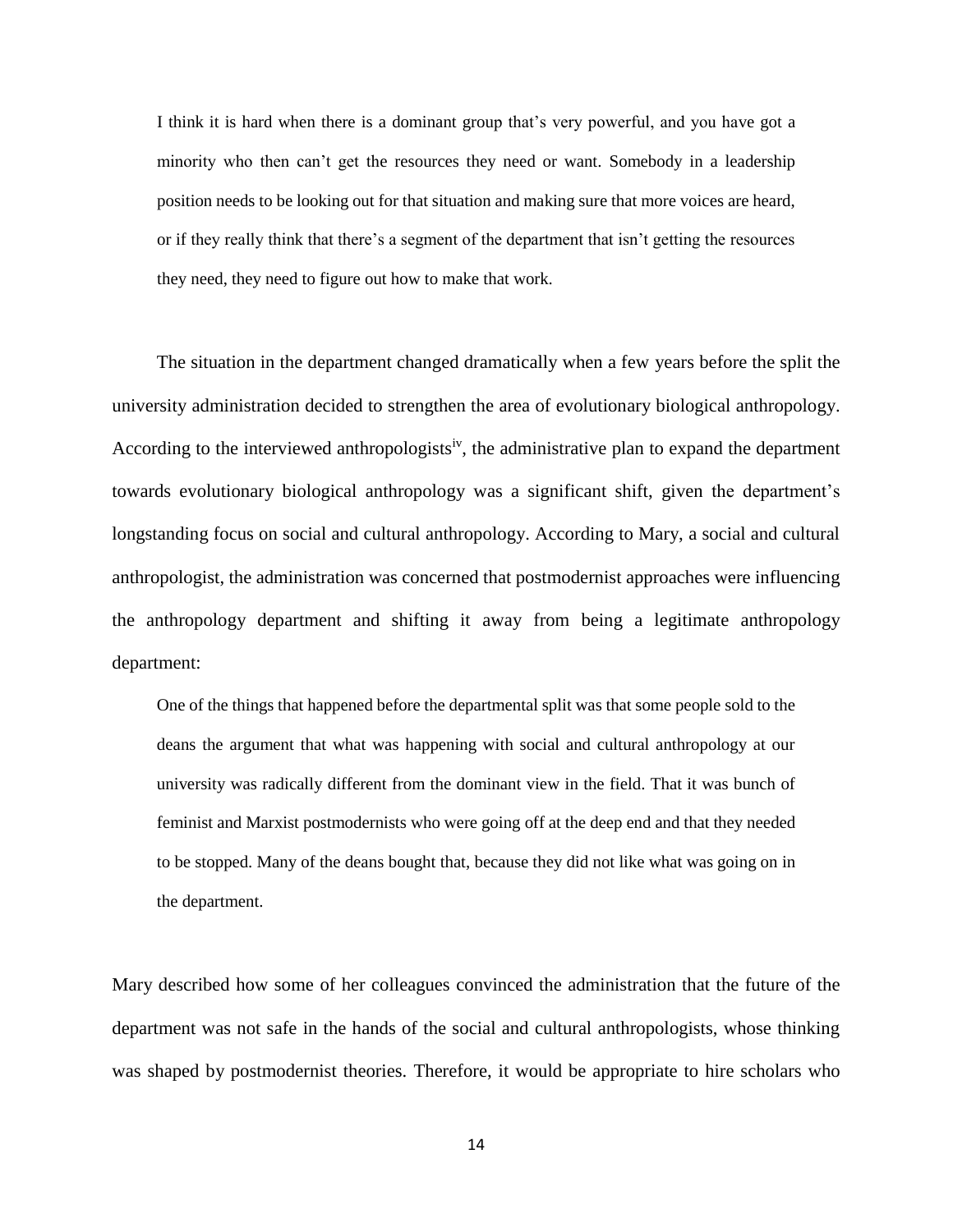could strengthen evolutionary biological anthropology and balance out the dominance of humanistic approaches. This attempt provoked the intellectual divide within the department that had until now remained largely latent. As Glen, a biological anthropologist, explained:

At the time when I came here, this was a department that heavily emphasized postmodernist interpretations. The people who were scientific, or who based their intellectual existence in an idea of a real and objective world and its representations, were a minority. The deans at that point came to the department and said they will give us two positions in biological or physical anthropology and they told us who they were going to be. It was very misguided. It was direct, we had to do it. The majority of the department at that point became very polarized, because it is not a reasonable statement. The majority of the department was expressing great anxiety and stress over having these two new positions, because in the world of human origins in biological anthropology you could not find anyone, especially at that time, other than rather fundamentally scientific bound. So that sensitized the department. That began what you could call an irritation that developed eventually into a full-scale unease and eventually battle grounds were established.

Although the university administration wanted to strengthen the minority group, which was Glen's own research area, he acknowledged that the way in which it was done was ill-advised and likely to polarize the theoretical divide between the two groups of anthropologists. Although the anthropologists' accounts of the departmental split were very similar, there were differences in how social and cultural anthropologists and biological anthropologists described the decision to expand evolutionary biological anthropology. In an earlier quote, Mary stated that "some people sold to the deans the argument" that postmodernist approaches should be stopped, which suggests that biological anthropologists initiated the hiring of new scholars in their own research area by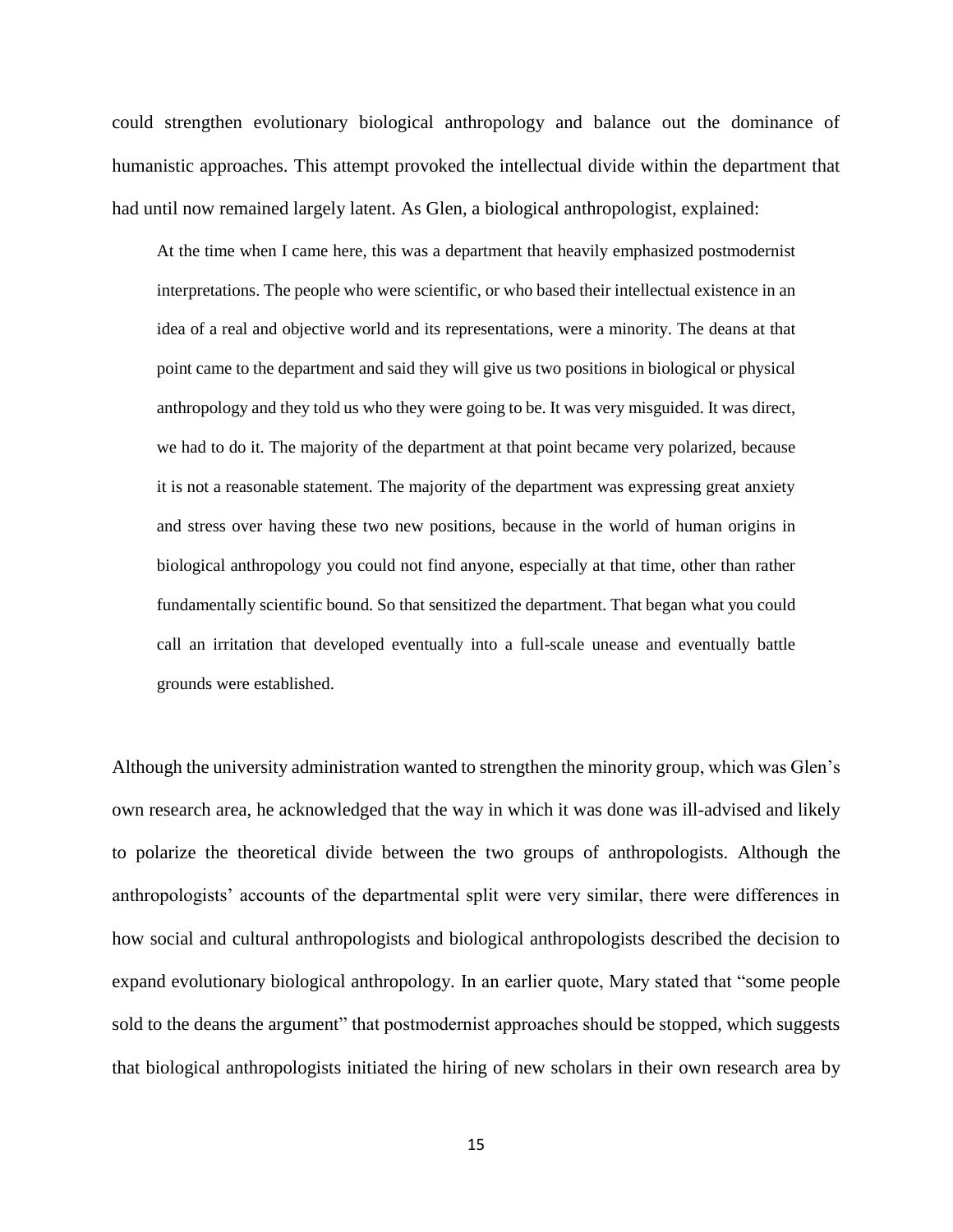approaching the deans. However, Glen, a biological anthropologist, stated: "The deans at that point came to the department and said they will give us two positions in biological or physical anthropology and they told us who they were going to be." In his view, it was a top-down decision. Despite these differences in their accounts, it is safe to say that the administrative decision did not openly involve all the members of the department. The new additions to the side of evolutionary biological anthropology, taken together with prior feelings of unfairness concerning the distribution of institutional resources, began to activate the latent intellectual boundary.

Strengthening the faultline between the two groups of anthropologists, the theoretical divide co-occurred with an overlap in demographic characteristics (Lau and Murnighan 1998; 2005). After the new hires, all of the biological anthropologists were tenured men who relied on evolutionary perspectives, whereas half of the social and cultural anthropologists were recently hired women.<sup> $\theta$ </sup> The demographic characteristics regarding seniority and gender thus aligned with the faculty members' differing views on anthropological theory. Victoria, a social and cultural anthropologist, described the antagonistic situation between the different generations of scholars as a language barrier: "All of a sudden, half the department—the people under 45—were talking a theoretical language that the senior half of the department did not understand." Mary, another social and cultural anthropologist, explained that there was a concern for the future of the department:

It happens a lot in academia, when you have a conflict between generations, the succession of generations, you often have senior people saying "oh these younger people they are doing stuff that we do not even understand and we do not like; they are taking the field and killing the discipline."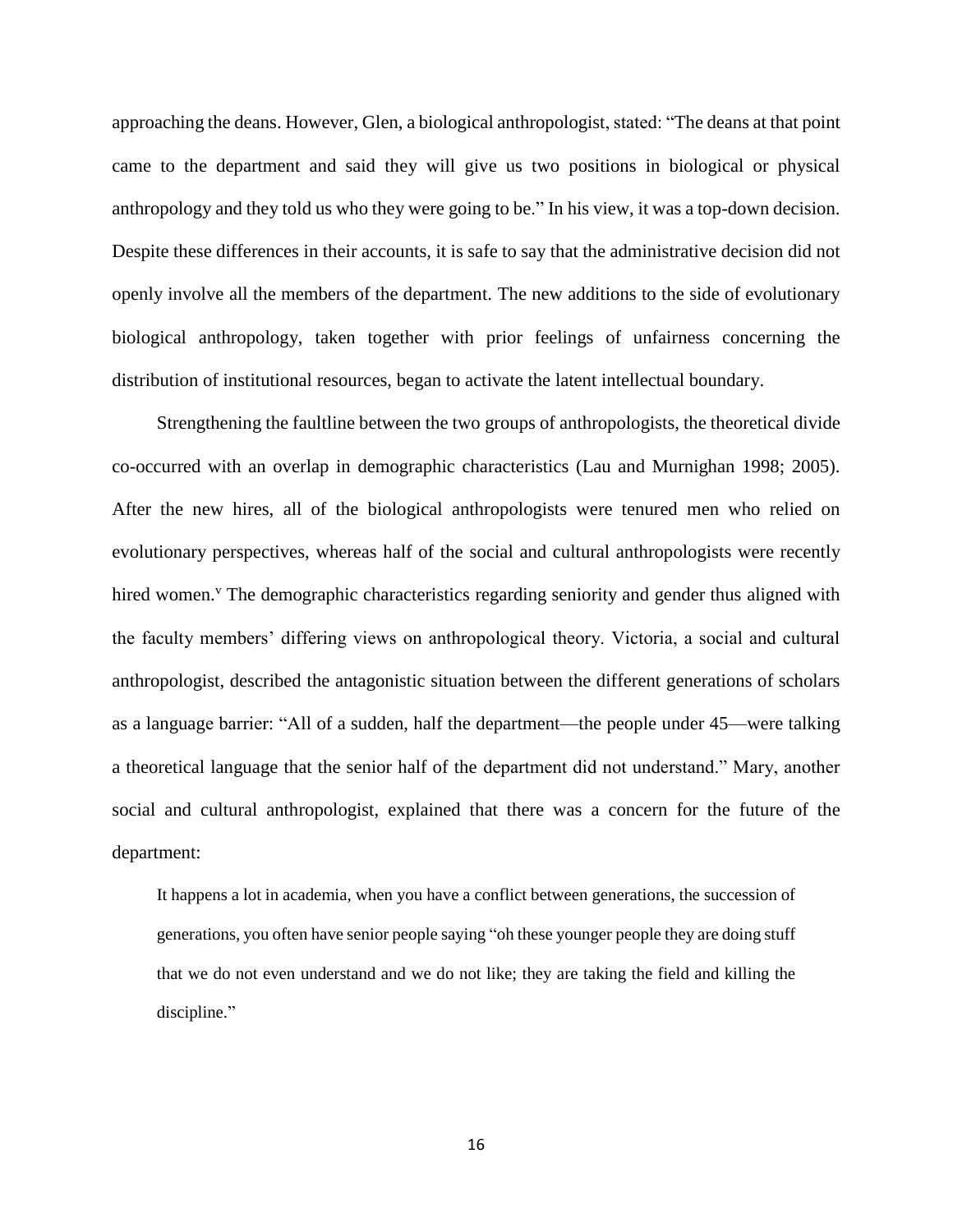Because of the new hires in biological anthropology, the former minority group increased in size and suddenly had a chance to engage in rivalry for institutional resources. The biological anthropologists could assert their demands for what they should be entitled to. Moreover, the administrative efforts to strengthen biological anthropology created two groups of anthropologists that were equal in size and divided along characteristics relating to theory, seniority, and gender. Instead of a drift between humanistic and evolutionary approaches, a struggle emerged between senior male biological anthropologists and junior female social and cultural anthropologists. Taken together, these shifts activated the latent boundary and the scholars' intellectual differences began to frame claims made for the department's identity.

#### **Expressions of Intellectual Differences and the Path to Organizational Restructuring**

The members of the department began to voice, manifest, and express their intellectual differences both in one-on-one interactions and faculty meetings focused on deciding on new faculty hires. Expressions of intellectual differences in one-on-one meetings were personal attacks very similar to workplace bullying that is likely to emerge in times of organizational uncertainty (Hodson, Roscigno, and Lopez 2006). In faculty meetings, expressions of differences were intellectually framed claims for what kind of faculty hires the department should make. Decision making about new hires was contentious, because it could affect which research area had more power in the department. Expressions of intellectual differences both in the form of personal attacks and claims for faculty hires damaged workplace culture and hampered the operation of the department to the extent that university administration had to intervene.

The following analysis also demonstrates that the activation of the latent intellectual boundary affected scholars differently, which could be seen in how they expressed intellectual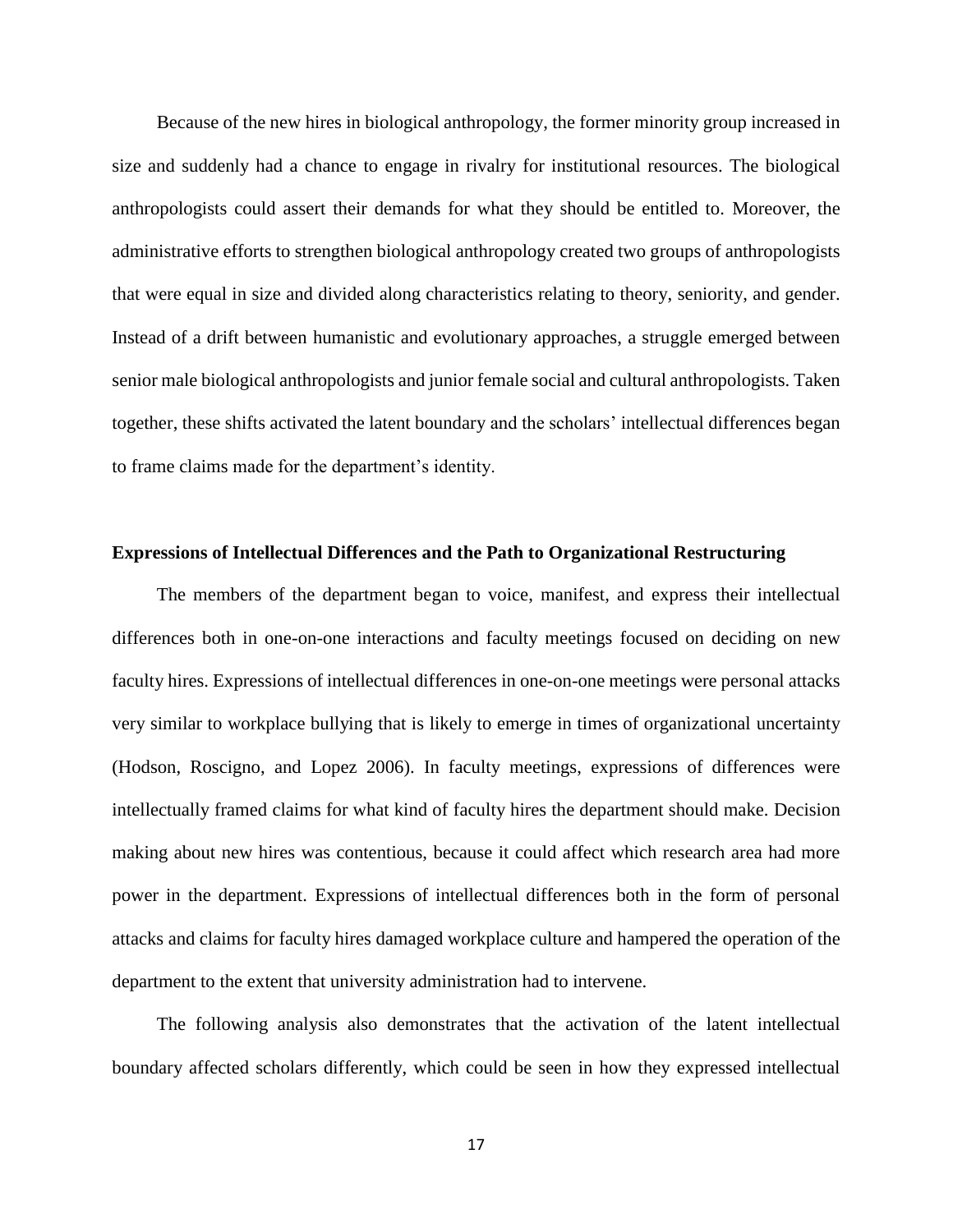differences in departmental politics. For some, departmental decision making was about defending the purity of the discipline, whereas for others the operation of the department remained as the main responsibility. As such, some displayed rigid academic identities and used disciplinary standpoints to justify actions taken to safeguard the legitimacy of the department (Zerubavel 1996). Others displayed more flexible academic identities and were willing to put their disciplinary standpoints aside and make intellectual compromises for ensuring the operation of the department. The provocative style of expressing intellectual differences was not a stable characteristic of the department, but appeared after the activation of the latent intellectual boundary.

# *Personal Attacks*

Interviewees described expressions of intellectual differences that were directed at a specific scholar as particularly hurtful. In these instances, the expressions seemed like attacks against character rather than differences of opinion regarding anthropological research. Carl shared his experience: "I was one of the people who pushed for the split partly because my own work was under attack. I work in an area that combines biology and psychology and that made me a target. I was actually called anti-feminist, racist, Nazi, all that." Experiences of name-calling were insulting and made Carl want to support the departmental split. Peter, a social and cultural anthropologist, described an incident where his colleague criticized him for not handling an administrative issue correctly:

He thought I was not handling some aspect of the administration correctly and he confronted me. He said that I should apologize to him. I said, I have no reason to apologize and he was very adamant. Other people did not feel good about it, whichever side they took. I do not know why they have to confront a person in public like that. If he came to my office I could have talked it over, but no, he wanted to make a public issue of it. He may have had his own reasons,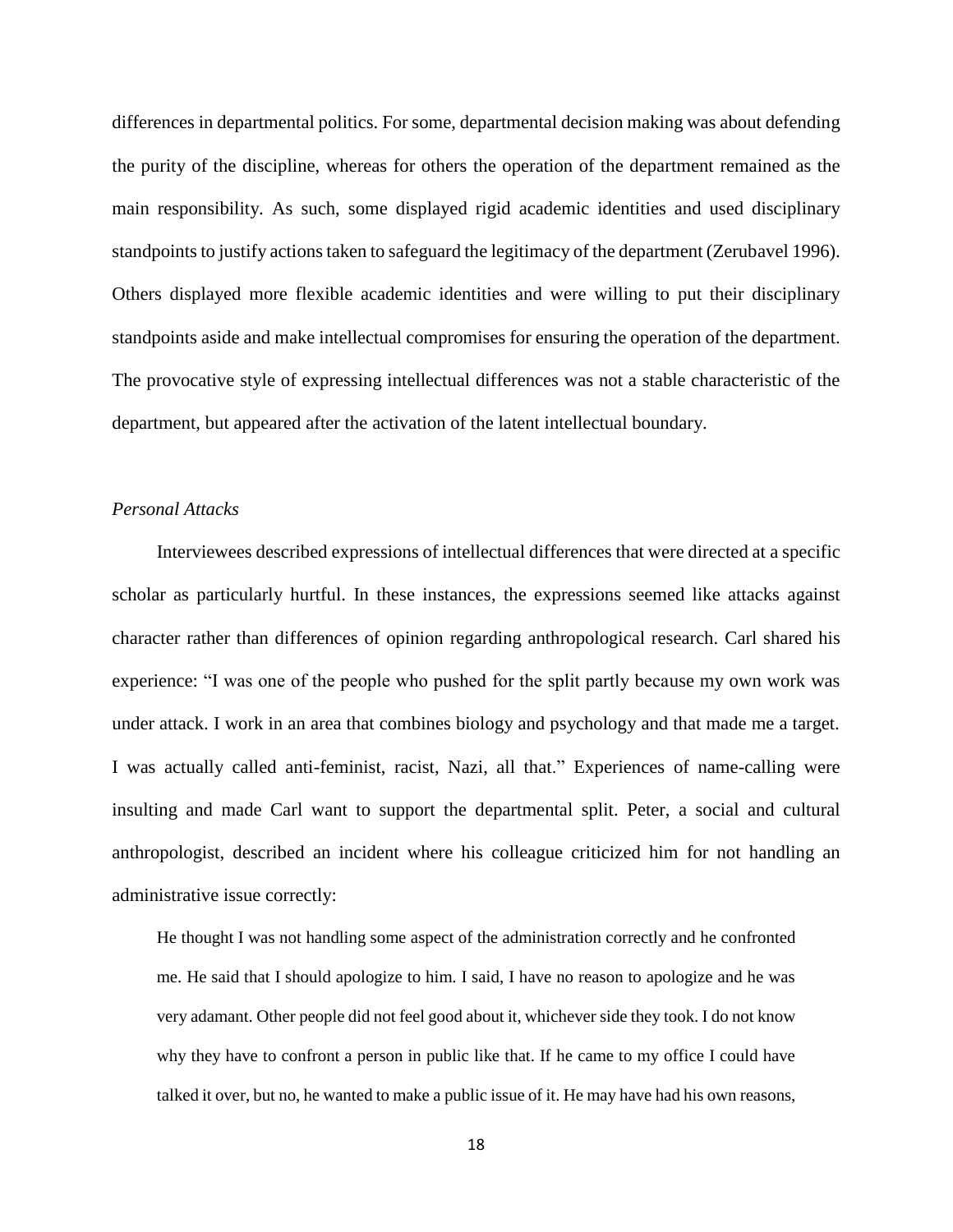I suppose, because a long time ago I published an article, which he did not like. That may have stayed in his mind and maybe he was having grudges against me.

Peter perceived his colleague's actions as bad behavior and he could not understand the motivation for it. He suspected that the incident might relate to an intellectual disagreement that had taken place at a time when the two groups of anthropologists coexisted somewhat peacefully. While the incident had been downplayed at the time, it resurfaced around the administrative disagreement when the faculty members had equal power and incentive to confront each other.

In an effort to reduce the likelihood of personal attacks and ensure the operation of the department, Glen developed strategies for trying to ease the feelings of hostility. He sought to balance out the disciplinary standpoints by establishing a neutral ground for interactions with colleagues from the opposing side.

In order to have a conversation, you would specifically need to set up an appointment with another faculty member and establish a neutral territory in which to hold those conversations and they still were very tense and I know it because I individually made those appointments, not to make myself a hero, but I went out of my way to try to do some talking and it was the hardest talking I have had to do during my entire life in terms of strain and feelings of hostility that existed there.

Expressions of intellectual differences that were directed at individual scholars, such as name-calling and public confrontation, were perceived as bad behavior. Peter explained that in his view the departmental split was "partly disciplinary, but largely personality, which was really a farcical thing since anthropologists are supposed to understand people, right? Some of these people had no intention of having sympathy or understanding with others. They just wanted to have their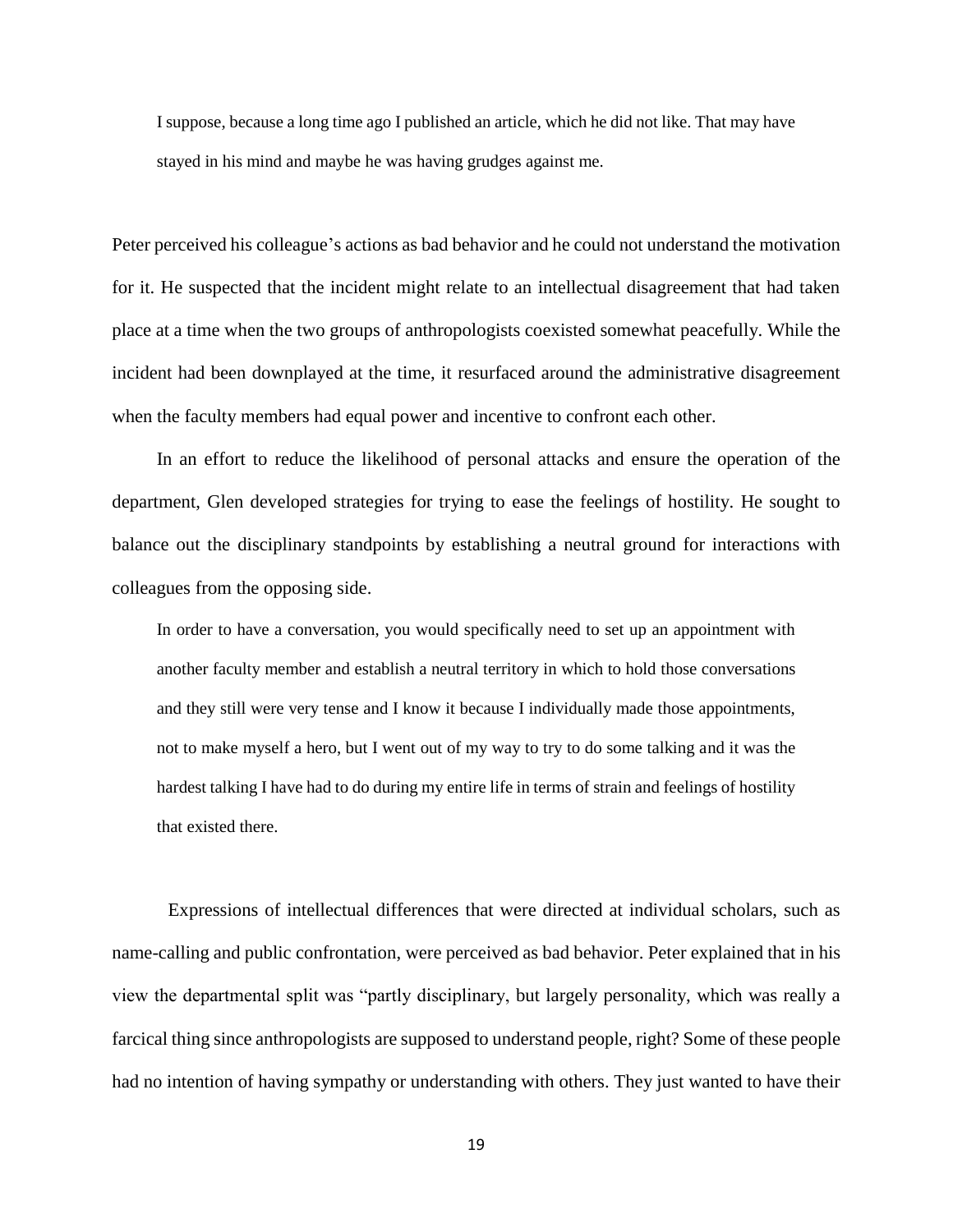own way." Continued attacks and confrontations damaged the department's workplace culture and many began to see the possibility of a departmental split as a way out.

# *Territorial Feuds over Faculty Positions*

The expressions of intellectual differences in the faculty meetings were directed at a whole group of anthropologists and concerned with what the department's research focus should be. The main strategy for influencing the department's research focus was concerned with new faculty hires. Gavin described the background of these struggles: "I think at some level it has to be competition over resources or something. 'I want to hire experimentalists, because that's what I do,' and 'you want to hire somebody who does interviews, because that's what you do.' We each desperately want to have somebody we can talk to." In departmental hiring, the hope was to strengthen one's own research area, which was seen as the most legitimate in the discipline of anthropology. Hiring from within your own research area was also the main strategy for strengthening your theoretical group's position in the department. Peter described how the two theoretical camps brawled and hampered decision making efforts: "Sometimes some of these people did not talk to each other at all. They talk very badly about others behind their back which I thought was awful, but that is what they did. At the faculty meeting, they would try to sabotage each other by disagreeing, by not casting their vote along with the majority." Glen called the struggles on hiring decisions as "a territorial feud over faculty positions."

In order to demonstrate what the expressions of intellectual differences were like in the context of hiring decisions, I focus on two accounts. Peter, a social and cultural anthropologist, shared an incident where the department was allowed to hire biological anthropologists.

It is quite obvious that certain people just did not have respect for archaeology or biological anthropology. If a position comes up or the possibility for the biological anthropology, then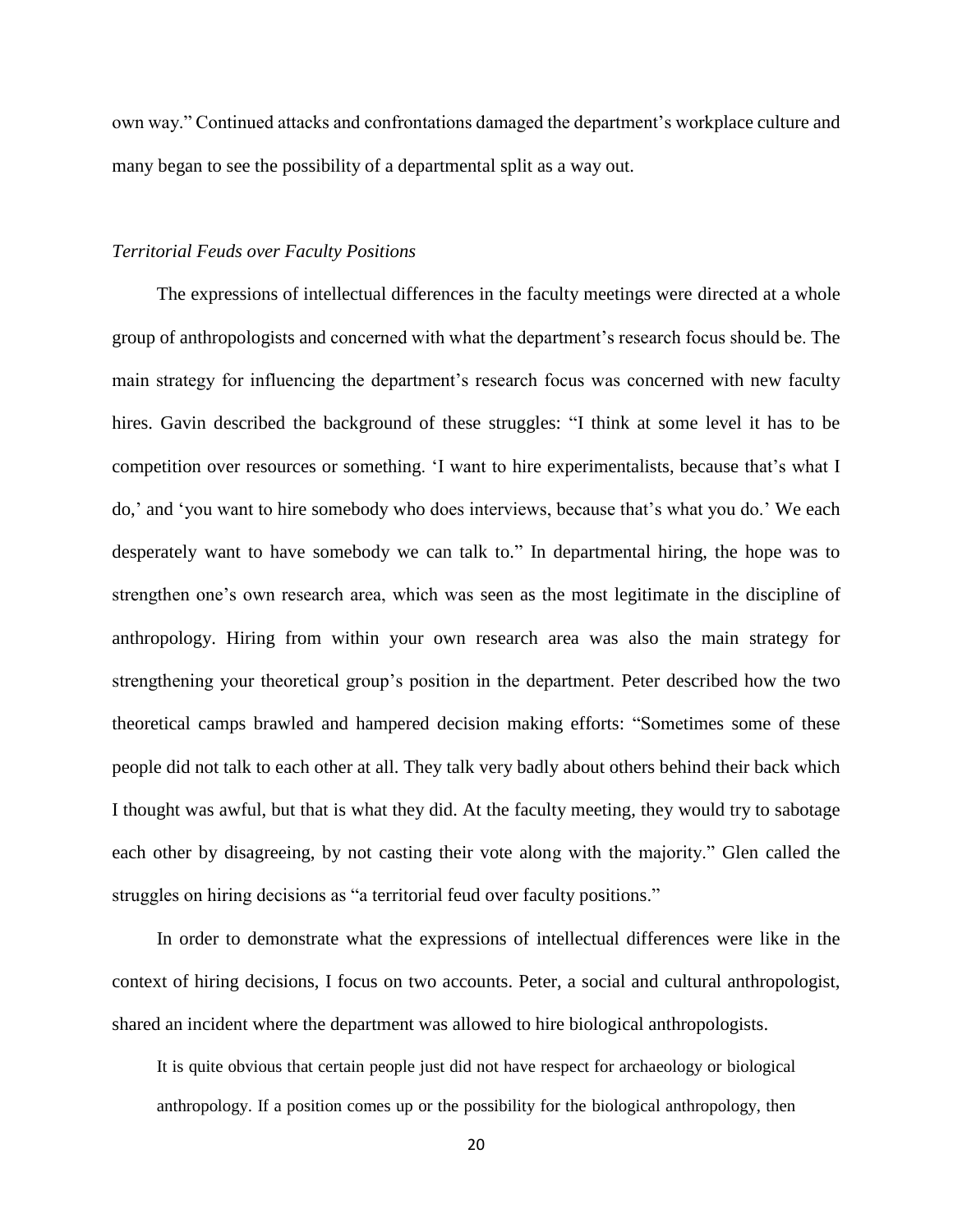the social and cultural anthropology people shut it down. It was very unfortunate. There was a chance to hire several biological anthropologists and/or archaeologists. The dean said you can hire that many all at once and there was an immediate objection. My position was to be more careful about these disciplines and I thought it is a good thing to beef up biological anthropology. These other people, this ringleader and the other people who followed him, put up a serious objection. As a result, we just lost out at the chance.

Peter was willing to view the biological anthropologists as a welcome addition to their department despite the fact that these hires would strengthen the opposing theoretical camp. This suggests he was able to distinguish his membership to the department from his membership to the broader disciplinary community. In contrast, Amanda, who relied on evolutionary theories, had a different perspective on hiring a scholar from the opposing subfield, this time a social and cultural anthropologist.

There was one case as to if so and so should be employed, this person had a very respectable record of publications, but they were very, if you will, humanistic in orientation, very oriented to social justice and quite literary and not based on fieldwork. I remember beginning to feel pretty uneasy, is this person really an anthropologist or not? And if we employ this person, as some of the professors on the faculty were pushing us to do, are we moving into a direction that would set new precedent and pretty soon we might have a department that might be very good and very respected, but not very anthropological. Now if, and this did not happen, but suppose that in the faculty meeting I had said "but hey, this person has not done any fieldwork," and the answer would come back immediately, "his whole life is his fieldwork, he is a [racial minority] and grown up in this country, he can do auto-ethnography, so do not give me that argument." But the point is that this person still did not write like an anthropologist, he was not reasoning like an anthropologist. He would not fit in, he would be an outsider.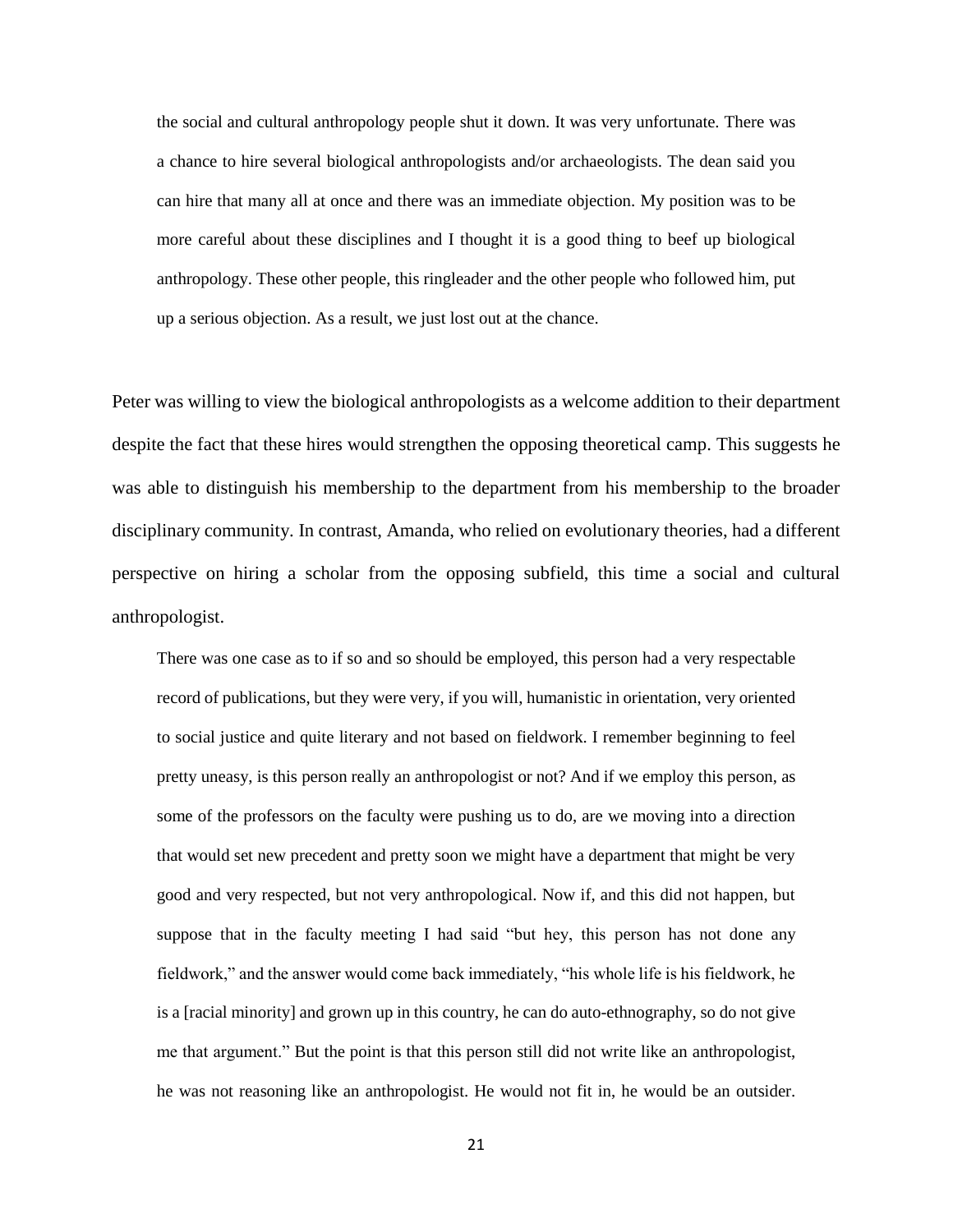Maybe that is good, because sometimes you change things to the better by having an outsider become part of the new mix. But this began to worry me.

This lengthy story regarding a hiring decision demonstrates how differently Amanda thought about the possibility of hiring someone outside of her own subfield. Amanda was concerned about the department employing an anthropologist whose work relied on auto-ethnography, lacked traditional fieldwork, and was different from her own research. She was worried about the legitimacy of the potential hire's research topics and methodologies and how such an unconventional hire might influence how their department was perceived by others in the field. These two descriptions of hiring decisions show how differently anthropologists drew on their disciplinary and departmental memberships when making decisions about the department's identity and research focus.

As the difficulties with coming to a shared understanding on new hires persisted, the situation in the department was developing into a university wide issue. Peter explained how the university administration was becoming concerned that the department was unable to compete for the most up-and-coming anthropologists in the field. If the department hoped to hold on to their elite position, which was important for the university administration, being able to attract the best scholars was necessary.

It was difficult. You had to try to make sure that the people show a modicum of respect for each other and help each other come to a resolution and consensus of some sort. Of course, 100 percent of that consensus I never expected, but in hiring people, the dean expects a close to 100 percent unanimity and, if not, the dean will listen very carefully to the people who disagree. It was not a good idea to have two or three people say no to a hiring of a candidate.

22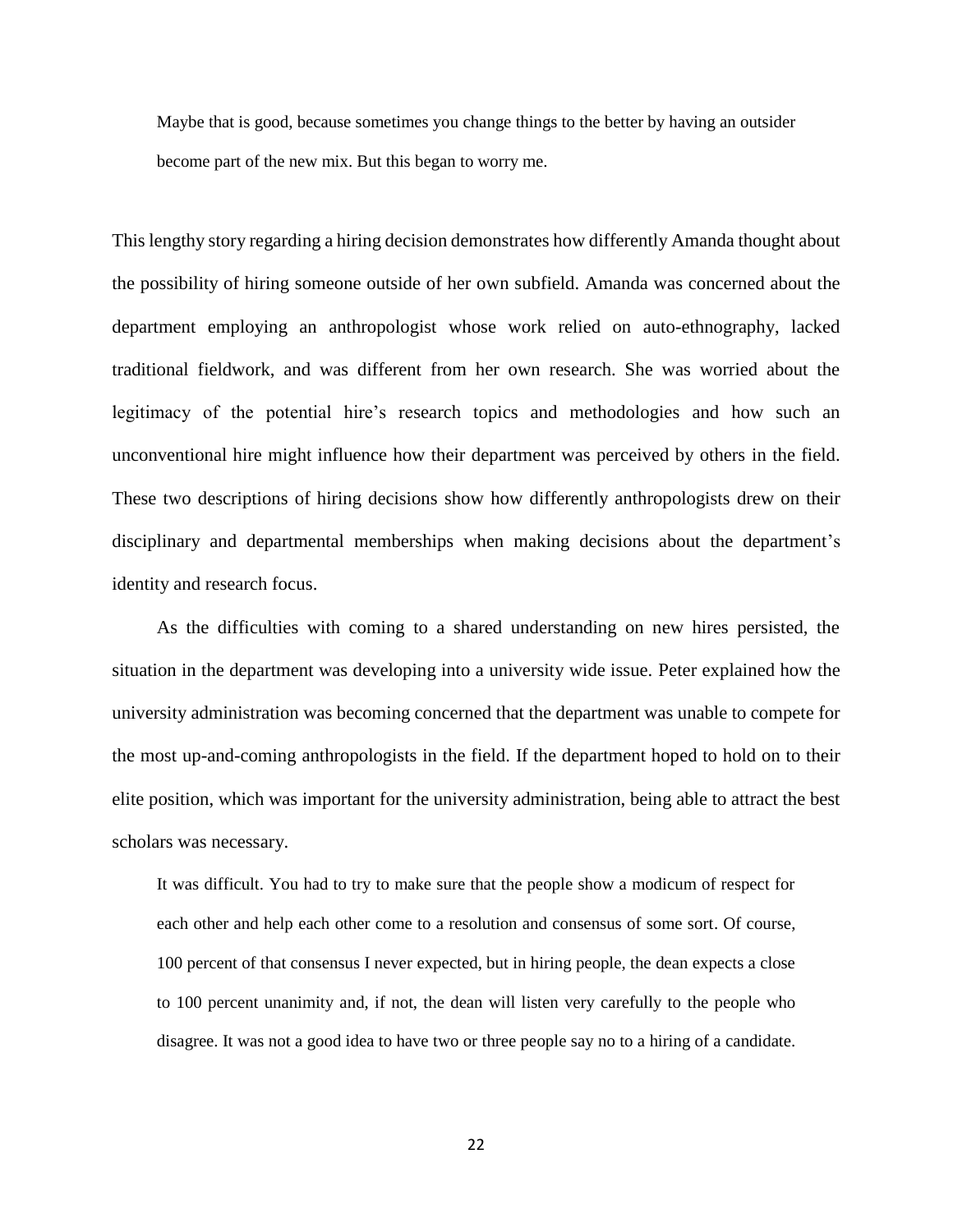I can name some whom later became well-known anthropologists, but we lost out on these people.

Because of the difficulties associated with departmental decision making none of the faculty members wanted to become the chair. Even at peaceful times, the chair's role can be tough, because it is a leadership position with no undisputed authority. In an antagonistic department the coalitions among faculty members can impede the chair's ability to lead and manage the department. Peter had experienced how impossible it was to find someone to lead the department: "Nobody wanted to be chair. The dean called us in, all the potential candidates for the chair. That meant the people who have not served as chair before and people who are not assistant professors, so he went around saying 'why can't you be chair?' We all had reasons for why we could not do it."

At the same time, working conditions were becoming unbearable. There was talk about the department's junior faculty beginning to feel threatened as their tenure decisions came up. Many dreaded coming to their offices and were afraid of confrontations with their colleagues. Some even chose early retirement or an academic position elsewhere. Amanda described her personal decision to leave the department in the midst of the conflict: "Things were visibly getting worse and essentially I reasoned it is not much fun to be in a department that is fighting all the time and it looks like it is getting worse rather than getting better. So I will just take early retirement."

## *The Split*

It became clear to the university administration that they would have to intervene to ease the departmental conflict. Leo described the university administration's final decision: "It is clear that people became unable to work with each other on the personal level and it became entirely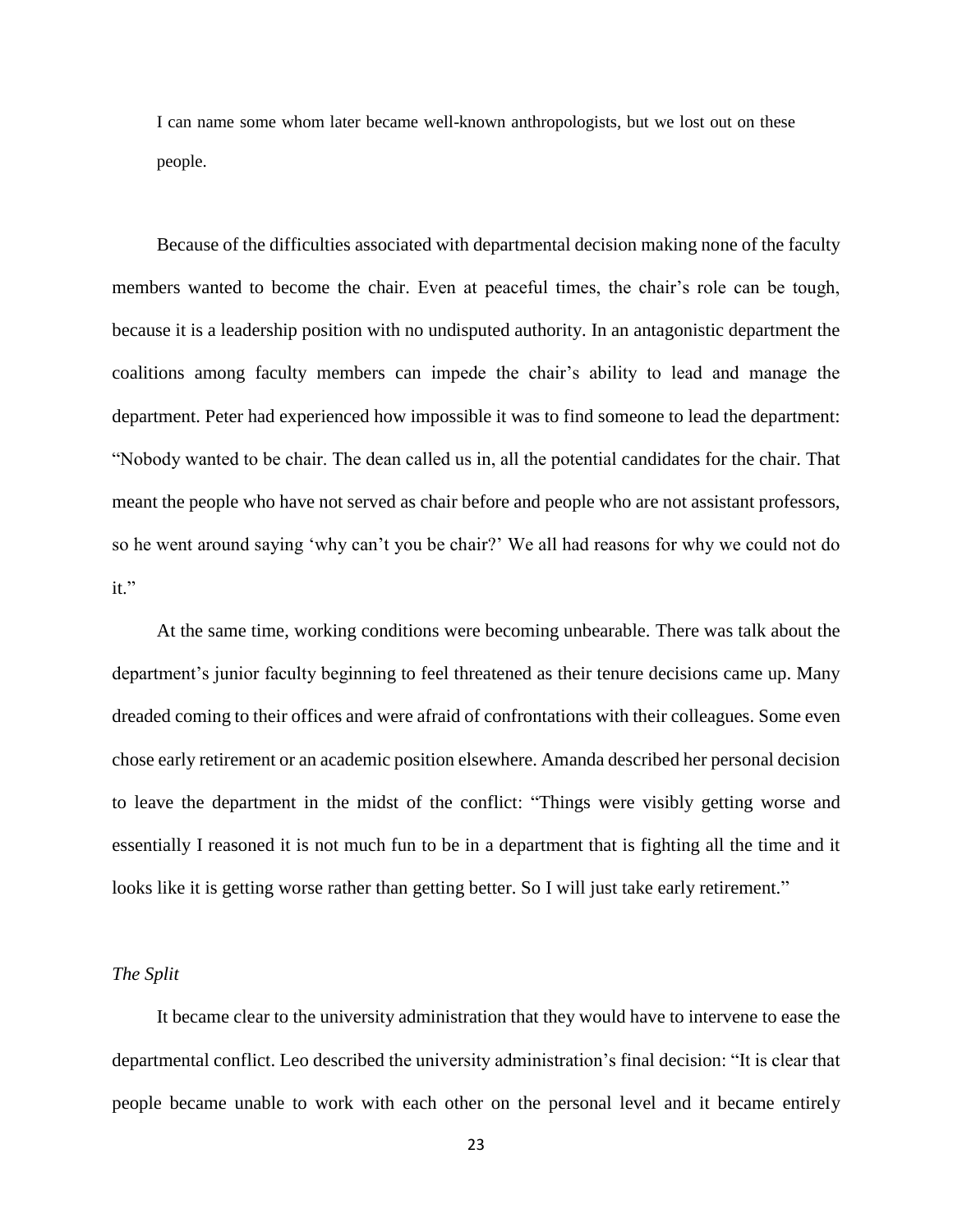dysfunctional and they could not make decisions about hiring. They could not make decisions about anything. So I think the deans felt that the only way to get it functioning would be to just split it." Glen said that "the problems went on and on and the leadership finally gave up and allowed the split to take place." The department was permitted to vote on splitting up and a majority of the faculty members voted yes.

Once the decision was made, each faculty decided whether to join a department of biological anthropology or a department of social and cultural anthropology. These choices were made on the basis of one's own research approach and theoretical framework, which meant that the organizational transformation reflected the initial divide between humanistic social and cultural anthropology and evolutionary biological anthropology. According to Carl, the structural change eased the departmental politics: "Prior to the split for a number of years, every appointment was a big issue, also the recruitment of graduate students. With the split, in a sense, those issues went away. So then after the split, those issues were no longer translated to larger, political issues."

The academic community was following intently how the situation was unfolding in the department. According to Amanda, the split in her department "was a subject of great interest throughout the anthropological profession across the country." Gavin noted that "people thought that this would be the first split among many in the discipline of anthropology; that this tendency would spread across the state." Furthermore, Glen said it was seen as a model for other departments that had a similar divide and were on the verge of splitting: "Many of the tensions that led to a split here continued in other departments throughout this country. In some cases we were explicitly seen as a model for some potential splits in other universities." He continued to say: "Over time it became recognized nationally that the struggles in anthropology were not sub-disciplinary, but epistemological. [Our department] was seen, in various ways—both positively and negatively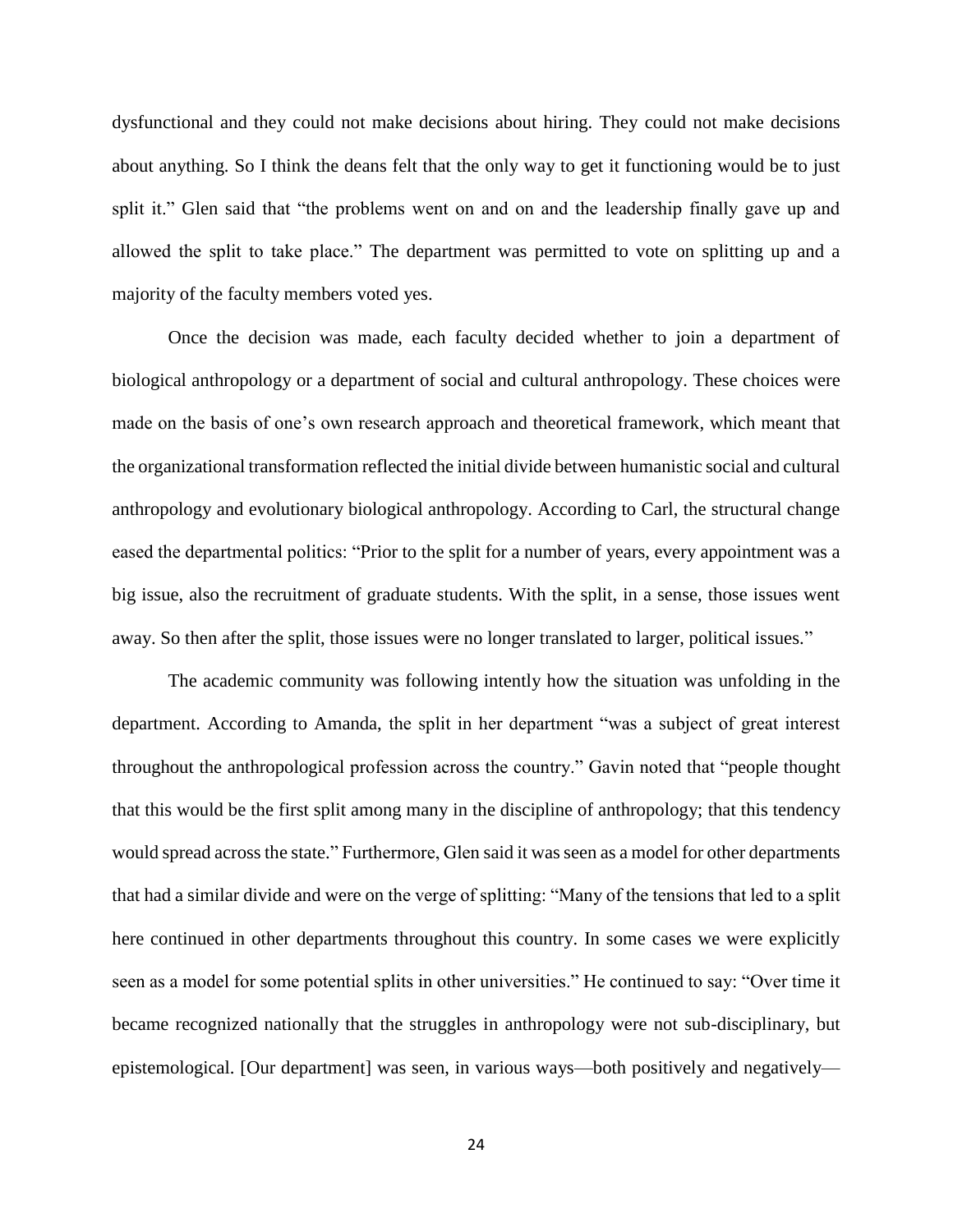as the center of the issues and as a potential resolution of the strong epistemological challenges in anthropology as a whole."

## **Concluding Discussion: Defending Departments and Disciplines**

This study examined the activation and expression of an intellectual boundary that resulted in organizational restructuring in an anthropology department. For the departmental split to occur, both the activation and expression of intellectual differences were needed. I used epicormic buds as a metaphor for explaining how particular circumstances can give rise to the activation of a latent boundary. After the activation of the boundary, individuals began to express their intellectual ideologies and use them as weapons in departmental conflicts that led to organizational restructuring. But there were differences in how individuals drew on ideologies during times of conflict. I argue that these differences were associated with how scholars perceived themselves as members of the department and the discipline.

The circumstances that activated the latent boundary between the two groups of anthropologists related to changes in the distribution and demographic characteristics of the faculty. Against the department's longstanding history in humanistic social and cultural anthropology, the new hires in biological anthropology were seen as controversial. The increase in the size of the minority group shifted the power relationship between social and cultural anthropologists and biological anthropologists from asymmetrical to symmetrical (Blalock 1967). This was an opportunity for the minority group to fight for more institutional resources than what it had had before. The divide between the two groups became even more significant as the members of the department were divided along several overlapping differences: theoretical perspectives, seniority, and gender. Because the social and cultural anthropologists had more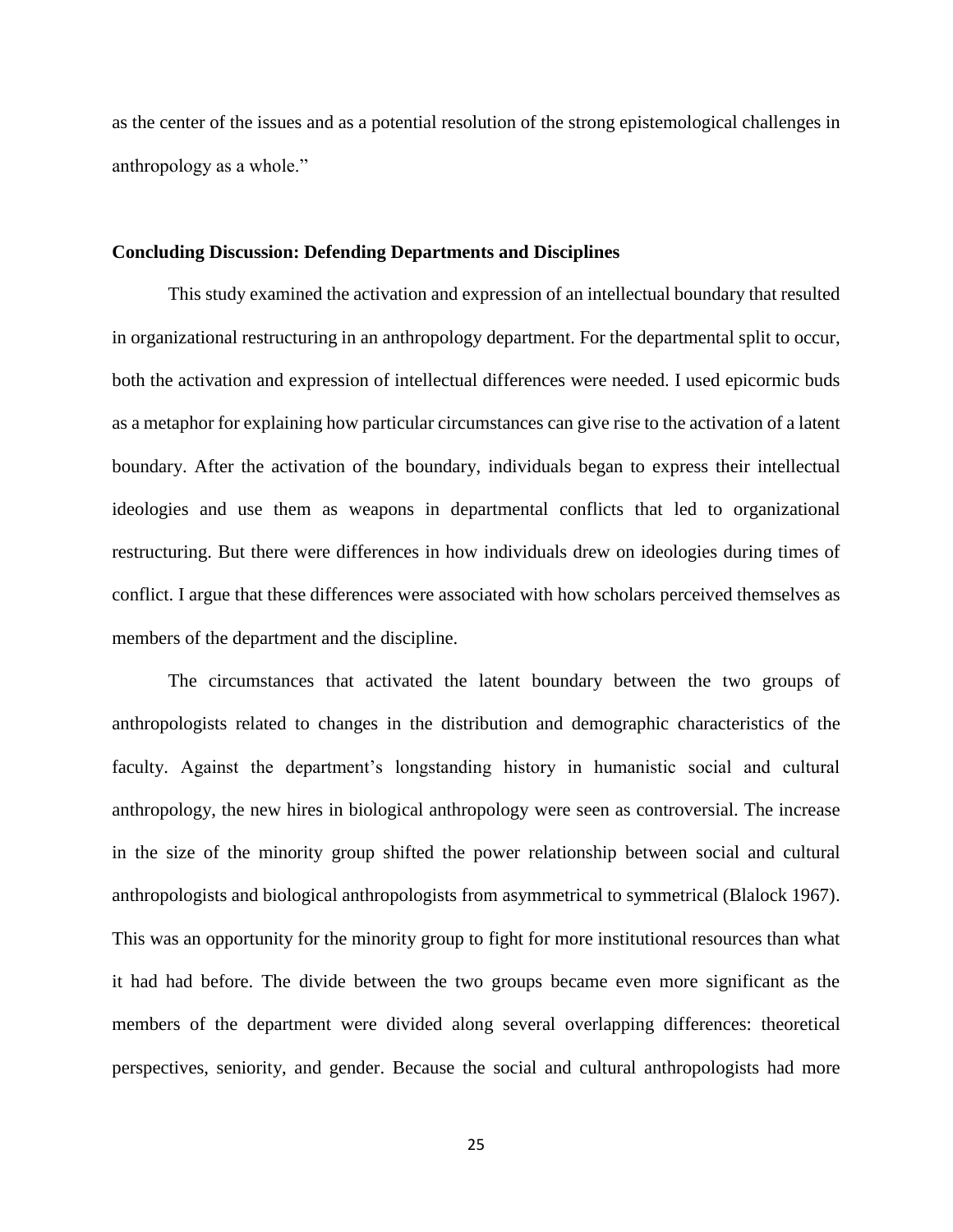junior faculty than the biological anthropologists, they risked losing tenure cases along with their chance of dominance in the department. Such high stakes made the overlap in intellectual and demographic characteristics so significant for the activation of the latent intellectual boundary.

Swidler (1986, 279) noted that it is during unsettled times that different ways of organizing action begin to compete for dominance and "bursts of ideological activism" become more common. Vallas (2001) referred to the use of symbolic weaponry during uncertain times. The changes in the distribution and demographic characteristics of faculty created instability and expressions of intellectual differences surfaced in faculty meetings and interactions with colleagues. Political scientists have noted that cleavages can be exploited and that differences among people can be used as strategic resources in political battles (Neto and Cox 1997; Mozaffar, Scaritt and Galaich 2003). In a similar manner, scholars used the differences in their intellectual ideologies as tools in departmental politics.

As the expressions of intellectual differences continued to hamper decision making and operation of the department, the departmental conflict shifted from an internal struggle to a university-wide concern. The department was not able to hire new faculty, decide on graduate students, or guarantee fair tenure reviews for junior scholars. Finally, nobody in the department was willing to serve as the chair. The conflict had consumed the department, made it dysfunctional, and the university administration decided to split it apart.

Not all anthropologists expressed their intellectual ideologies and participated in the departmental politics in similar ways, however. Some voted against the departmental split because they saw the coexistence of different theories and methods as the essence of the discipline. They were more understanding when it came to different intellectual ideologies and less concerned about hiring a scholar from the opposing theoretical camp. Others drew on their intellectual ideologies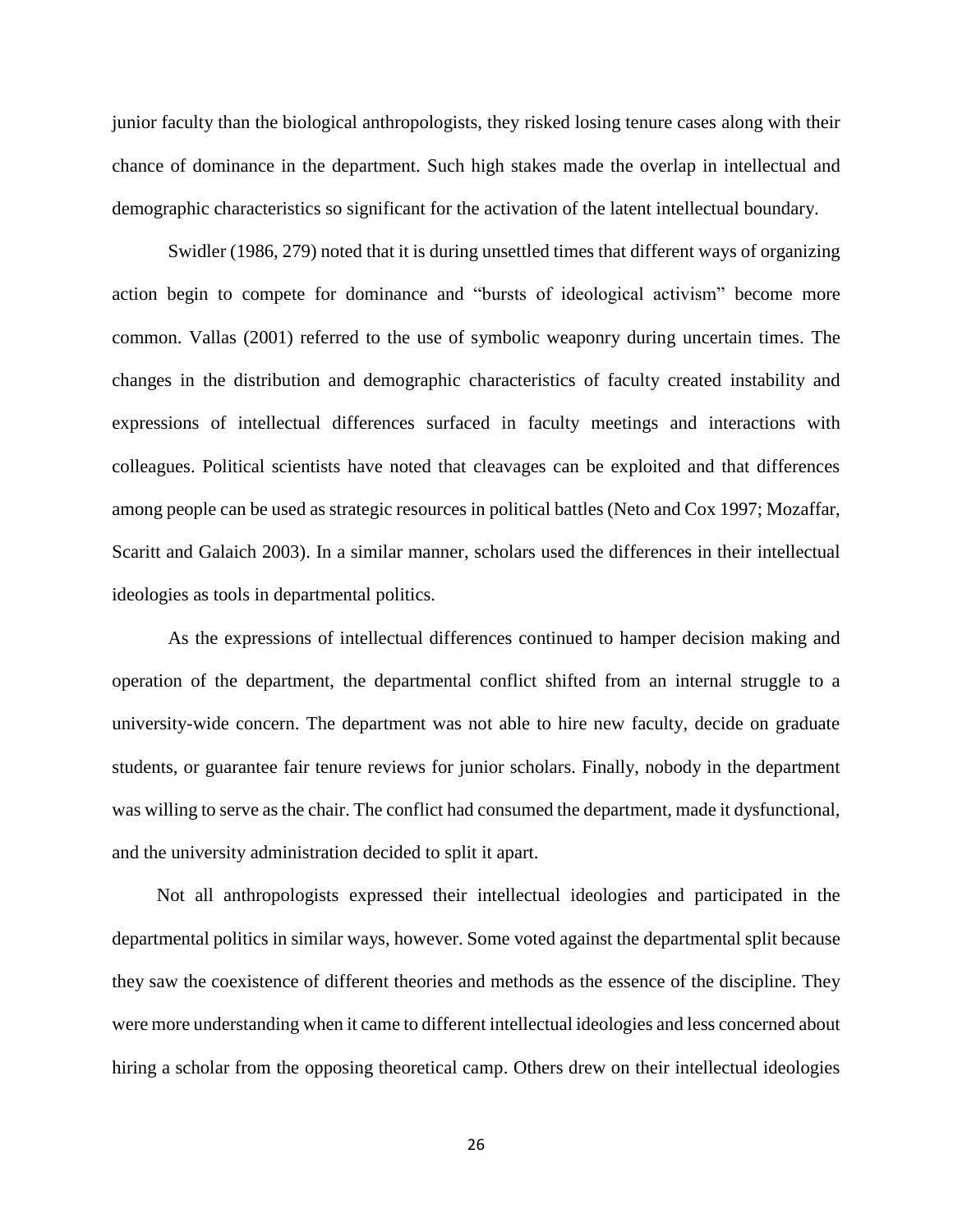when making arguments about what was best for the department. In what follows, I discuss reasons for these differences.

I found that anthropologists were affected by the activation of the latent boundary differently. This could be seen in how they perceived their memberships to the department and the discipline. For some the departmental conflict was an opportunity to display rigid academic identities that had remained hidden during the live and let live era (Zerubavel 1996). They expressed intellectual differences by attacking the work of colleagues and making hiring decisions about the purity of the discipline. Yet some perceived the operation of the department as their main responsibility and were willing to make intellectual compromises to ensure that. Importantly, the provocative style of expressing intellectual differences was not a stable characteristic of the department, but an outcome of the activation of the latent intellectual boundary.

Compared to non-elite departments, it may be that elite institutions are more likely to nurture and accept the display of rigid academic identities. This would suggest that intellectual conflicts that lead to departmental restructuring are more likely to happen in elite departments. Laura, an anthropologist who left the department to work in a smaller teaching institution, said that she had not experienced similar struggles: "You can't survive in a fish bowl in a small college, if there are a lot of bad things going on. You are not going to last very long. There is a real impetus for people to get along." In large elite research universities, however, the departmental struggles can be particularly brutal, because scholars may see themselves as the authority figures of the discipline. Along the same lines, Gouldner (1957) described faculty members as either cosmopolitans or locals. Cosmopolitans looked for an outer reference group for identity and validation and they had low loyalty to their employing institutions. In contract, locals relied on an inner reference group for identity and validation and were committed to the institutions that had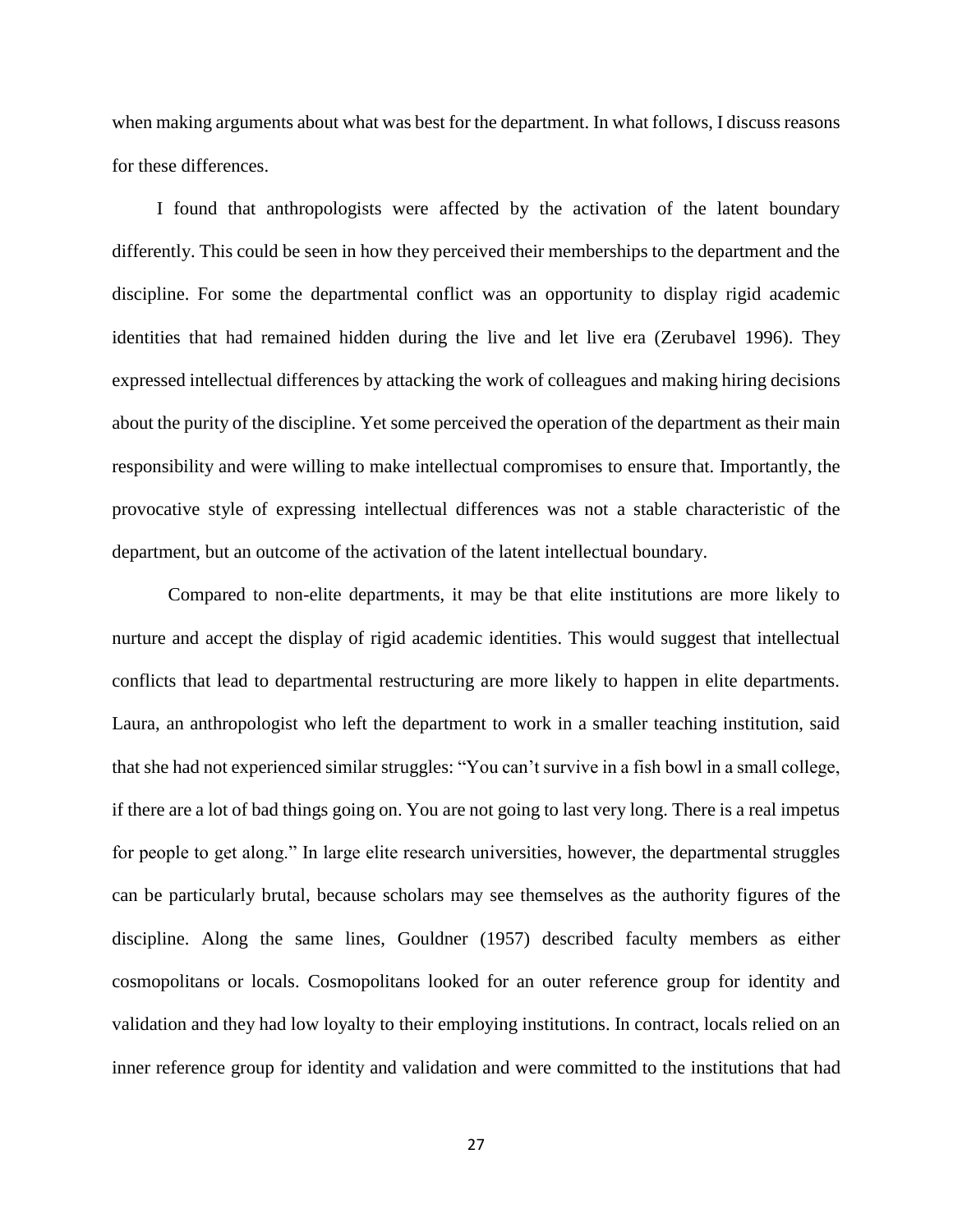hired them. Similarly, Hermanowicz (1998) studied scientists' occupational identities and found a difference between what he called elites and communitarians. In comparison to the communitarians, the elites were scientists who felt morally committed to their profession and its standards.

The display of academic identities is also related to individual personalities. Laura anticipated that the departmental split would put an end to the hostility between colleagues: "I thought maybe they will be happy in their own spaces and no longer compete for limited resources and be happy apart. But I found out it had more to do with personalities than the discipline. The same people who were creating problems in the old department were creating problems in the new department. That had nothing to do with epistemology." Addressing the question of personality, Victoria said of two of her colleagues: "If there was a turf war and she was on the other side, I would leave, which is what I did actually." She compared the person to another colleague, who in her view had a more admirable approach to the departmental politics: "She could lead with her charm and excellence, but not her arrogance." Victoria associated certain personality traits with effective leadership in an antagonistic department.

Departments and universities need leaders who anticipate conflicts, manage them, and emphasize scholars' responsibilities to both the department and the discipline. Even if a department has latent divides and scholars who are inclined to display rigid academic identities, detecting discord early may prevent the activation of latent boundaries and departmental conflicts. When reflecting on the history of his own department and the uneven distribution of institutional resources prior to the departmental split, Gavin pondered: "Somebody in a leadership position needs to be looking out for that situation and making sure that more voices are heard, or if they really think that there's a segment of the department that isn't getting the resources they need, they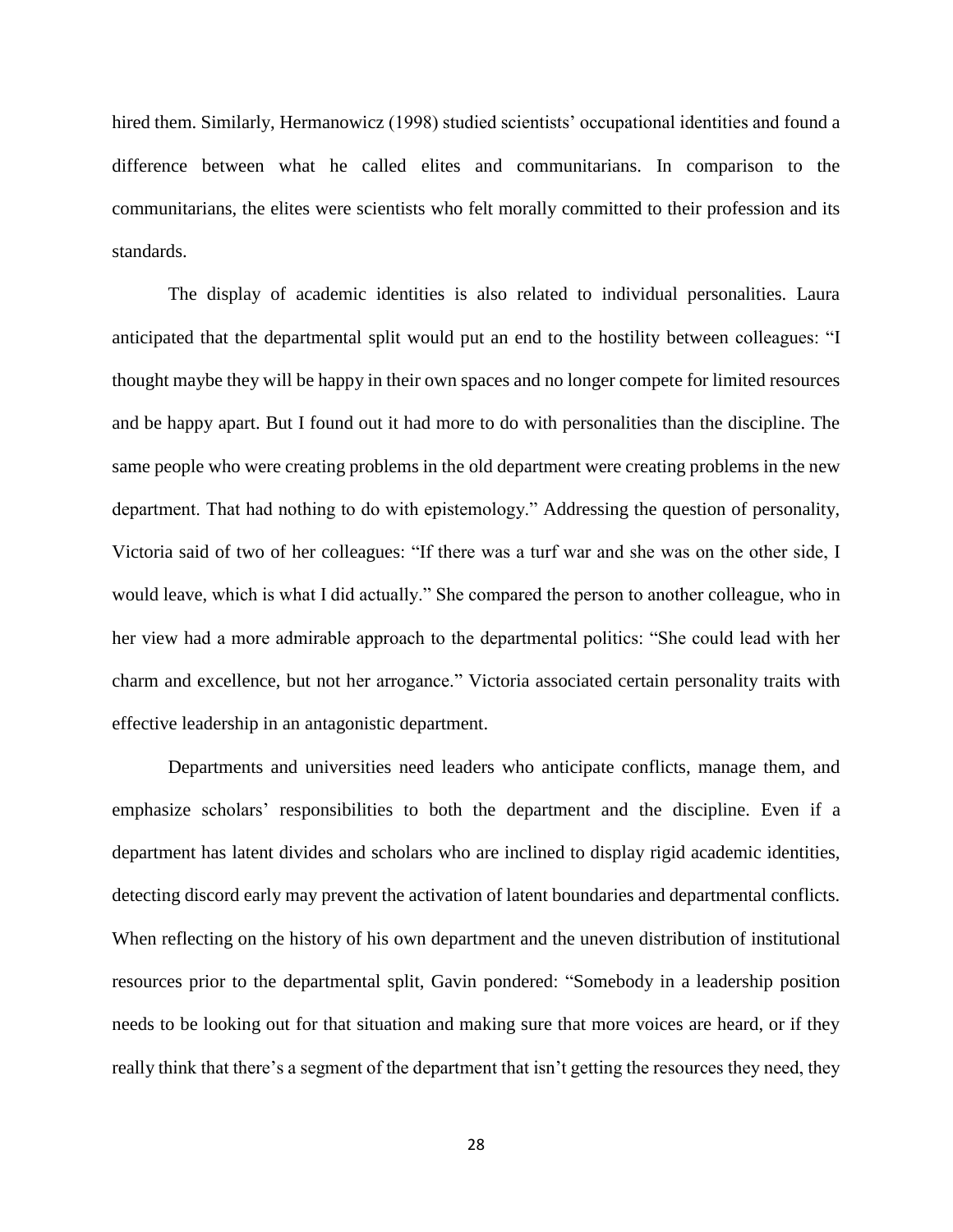need to figure out how to make that work." This is an important advice, because disciplinary conflicts that take place in departments are not just attempts to shape the creation of new knowledge. They influence workplace culture, employee wellbeing, career progression, and training of students. They are instances of the dark side of academia that should not be swept under the rug.

# **Author Biography**

Elina I. Mäkinen, Ph.D. is a postdoctoral researcher at the University of Tampere Faculty of Management and a research fellow at the university's Institute for Advanced Social Research. Her research focuses on transdisciplinary teams and translational research in the fields of medicine and natural sciences.

### **Acknowledgements**

I am grateful for Dan McFarland, Woody Powell, and David Labaree for their guidance on this manuscript. In particular, I want to thank Dan McFarland for inspiring me to finish the project. I am also grateful for the critical and detailed feedback from anonymous reviewers. This work was supported by the National Science Foundation under Grant No. 0835614.

#### **References**

Abbott, Andrew. 1988. *The System of Professions: An Essay on the Division of Expert Labor*. Chicago, IL: University of Chicago Press.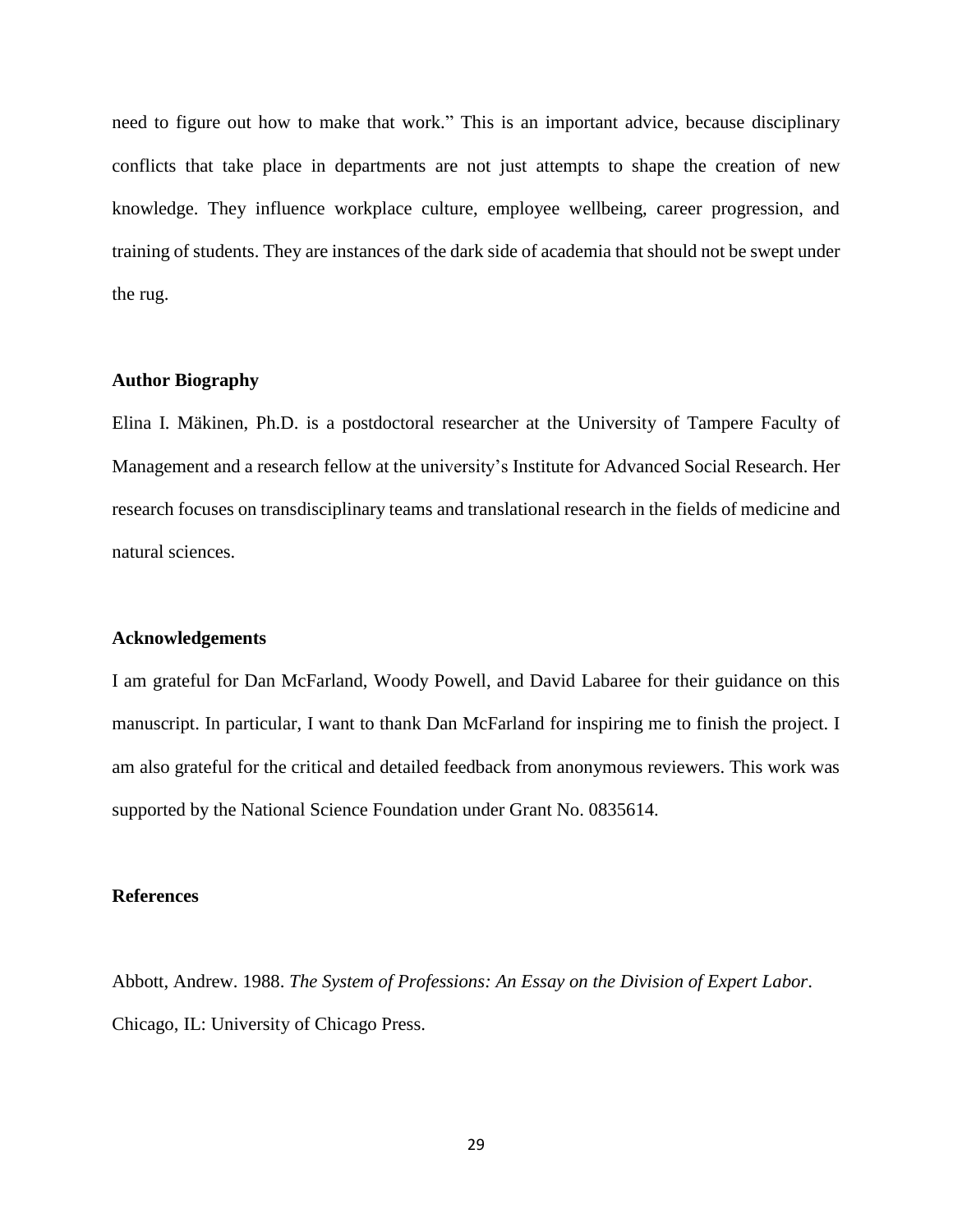Abbott, Andrew. 2001. *The Chaos of Disciplines*. Chicago, IL: University of Chicago Press.

Barnard, H. Russell. 2006. *Research Methods in Anthropology: Qualitative and Quantitative Approaches*. Lanham, MD: Altamira Press.

Bartolini, Stefano and Peter Mair. 1990. *Identity, Competition, and Electoral Availability: The Stability of European Electorates, 1885–1985*. Cambridge, MA: Cambridge University Press.

Becher, Toby and Paul R. Trowler. 2001. *Academic Tribes and Territories*. Philadelphia, PA: The Society for Research into Higher Education and Open University Press.

Binder, Amy J. 2002. *Contentious Curricula: Afrocentrism and Creationism in American Public Schools*. Princeton, NJ: Princeton University Press.

Blalock, Hubert M. 1967. *Toward a Theory of Minority-Group Relations*. New York, NY: John Wiley.

Bourdieu, Pierre. 1984. *Distinction: A Social Critique of the Judgment of Taste*. Cambridge, MA: Harvard University Press.

Bourdieu, Pierre. 1990. *The Logic of Practice*. Stanford, CA: Stanford University Press.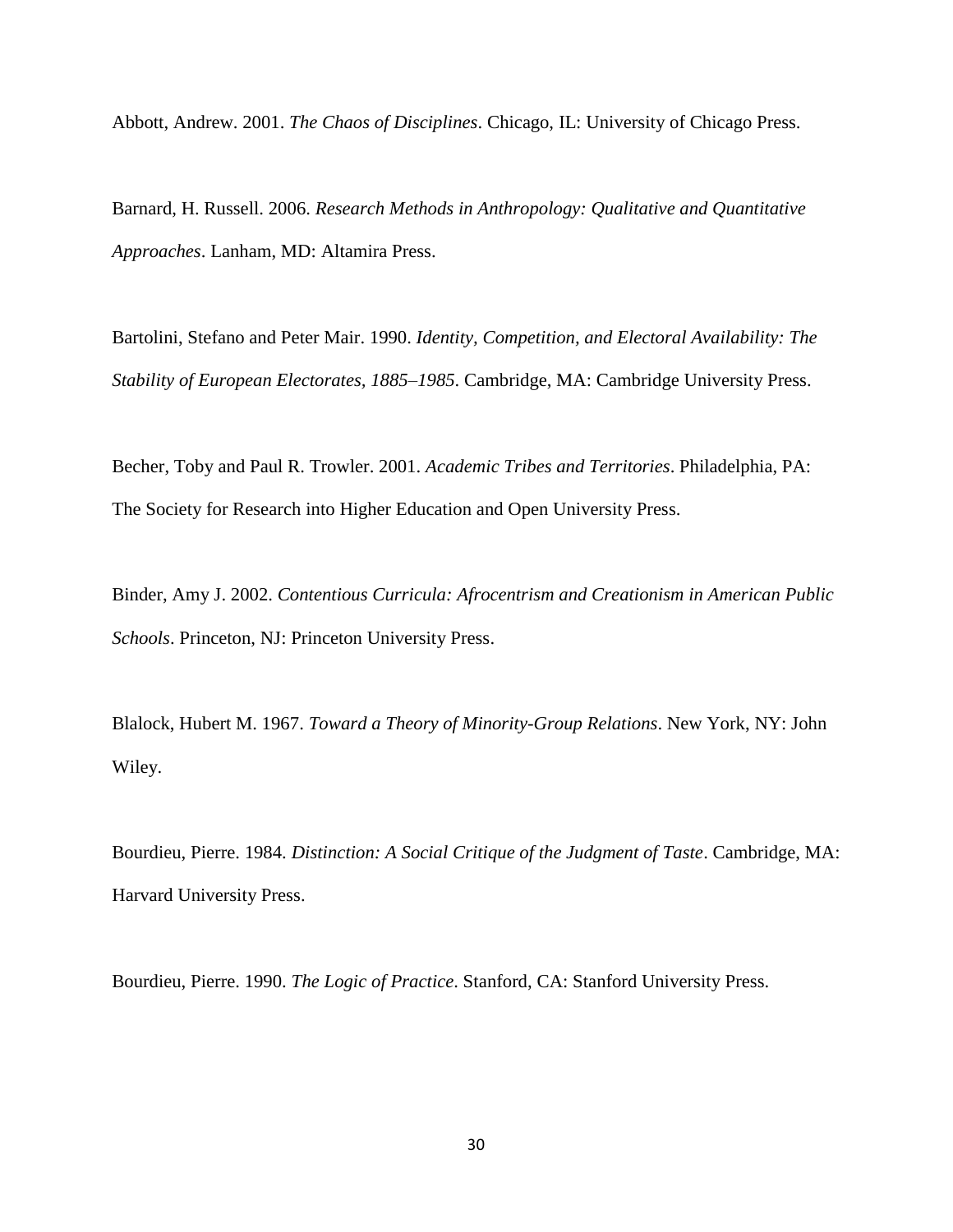Bourdieu, Pierre. 1993. *The Field of Cultural Production: Essays on Art and Literature*. New York, NY: Columbia University Press.

Dyck, Bruno and Frederick A. Starke. 1999. The Formation of Breakaway Organizations: Observations and a Process Model. *Administrative Science Quarterly* 44: 792–822.

Emirbayer, Mustafa. 1997. Manifesto for a Relational Sociology. *American Journal of Sociology* 103 (2): 281–317.

Eyal, Gil. 2010. Spaces Between Fields. In *Pierre Bourdieu and Historical Analysis*, edited by Philip S. Gorski, 158–182. Durham, NC: Duke University Press.

Gieryn, Thomas F. 1983. Boundary-Work and the Demarcation of Science from Non-Science: Strains and Interests in Professional Ideologies of Scientists. *American Sociological Review* 48 (6): 781–795.

Gieryn, Thomas F. 1999. *Cultural Boundaries of Science: Credibility on the Line*. Chicago, IL: University Chicago Press.

Glaser, Barney G. and Anselm L. Strauss. 2010. *The Discovery of Grounded Theory: Strategies for Qualitative Research*. New Brunswick, NJ: Aldine Transaction.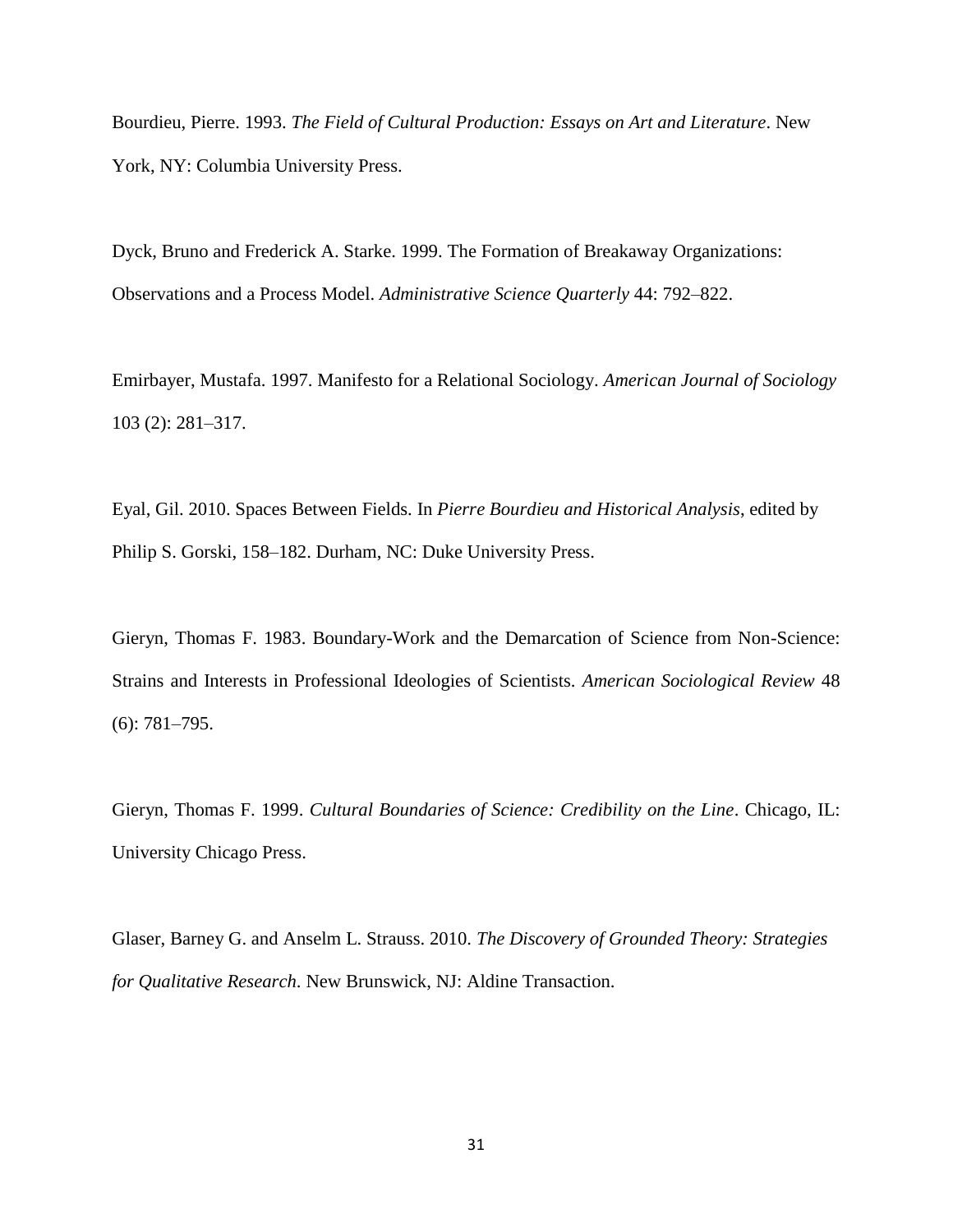Gouldner, Alvin W. 1957. Cosmopolitans and Locals: Toward an Analysis of Latent Social Roles—I. *Administrative Science Quarterly* 2: 281–306.

Gouldner, Alvin W. 1958. Cosmopolitans and Locals: Toward an Analysis of Latent Social Roles—II. *Administrative Science Quarterly* 2: 444–480.

Gumport, Patricia J. 1999. University Restructuring: The Role of Economic and Political Contexts. In *Higher Education: Handbook of Theory and Research*, Volume XIV, edited by J. C. Smart and W. G. Tierney, 146–200. New York, NY: Agathon Press.

Gumport, Patricia J. 2000. Academic Restructuring: Organizational Change and Institutional Imperatives. *Higher Education* 39: 67–91.

Hermanowicz, Joseph C. 1998. The Presentation of Occupational Self in Science. *Qualitative Sociology* 21 (2): 129–148.

Hodson, Randy, Vincent J. Roscigno, and Steven H. Lopez. 2006. Chaos and the Abuse of Power: Workplace Bullying in Organizational and Interactional Context. *Work and Occupations* 33 (4): 382–416.

Kagan, Jerome. 2009. *The Three Cultures: Natural Sciences, Social Sciences, and the Humanities in the 21st Century*. Cambridge, MA: Cambridge University Press.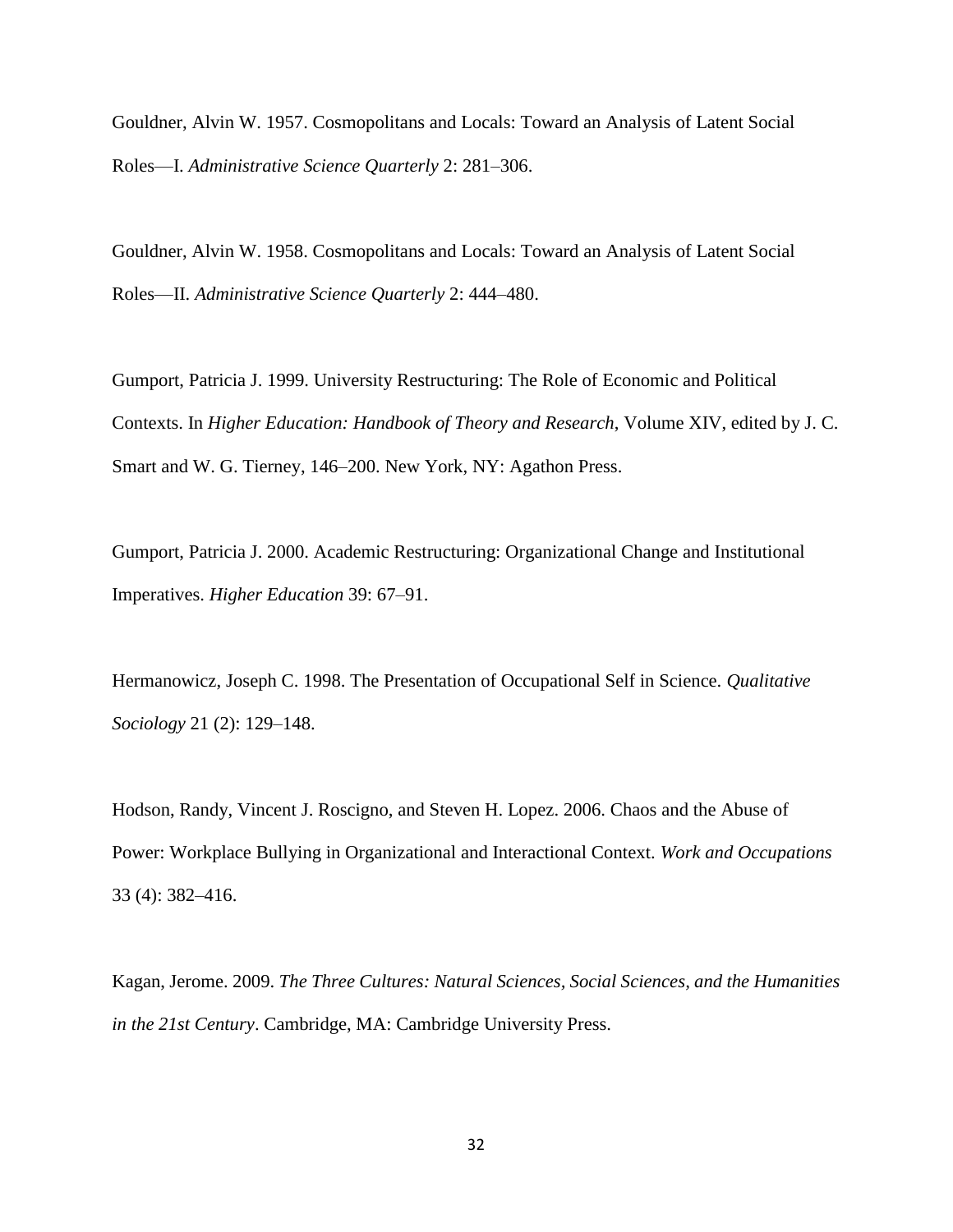Kay, Fiona M. and John Hagan. 1999. Cultivating Clients in the Competition for Partnership: Gender and the Organizational Restructuring of Law Firms in the 1990s. *Law and Society Review* 33 (3): 517–556.

Kellogg, Katherine C. 2009. Operating Room: Relational Spaces and Microinstitutional Change in Surgery. *American Journal of Sociology* 115 (3): 657–711.

Knorr-Cetina, Karin. 1991. Epistemic Cultures: Forms of Reason in Science. *History of Political Economy* 23: 105–122.

Knorr-Cetina, Karin. 1999. *Epistemic Cultures: How the Sciences Make Knowledge*. Cambridge, MA: Harvard University Press.

Lamont, Michèle and Virág Molnár. 2002. The Study of Boundaries in the Social Sciences. *Annual Review of Sociology* 28: 167–95.

Lamont, Michèle. 2009. *How Professors Think: Inside the Curious World of Academic Judgment*. Cambridge, MA: Harvard University Press.

Lau, Dora C. and J. Keith Murnighan. 1998. Demographic Diversity and Faultlines: The Compositional Dynamics of Organizational Groups. *The Academy of Management Review* 23 (2): 325–340.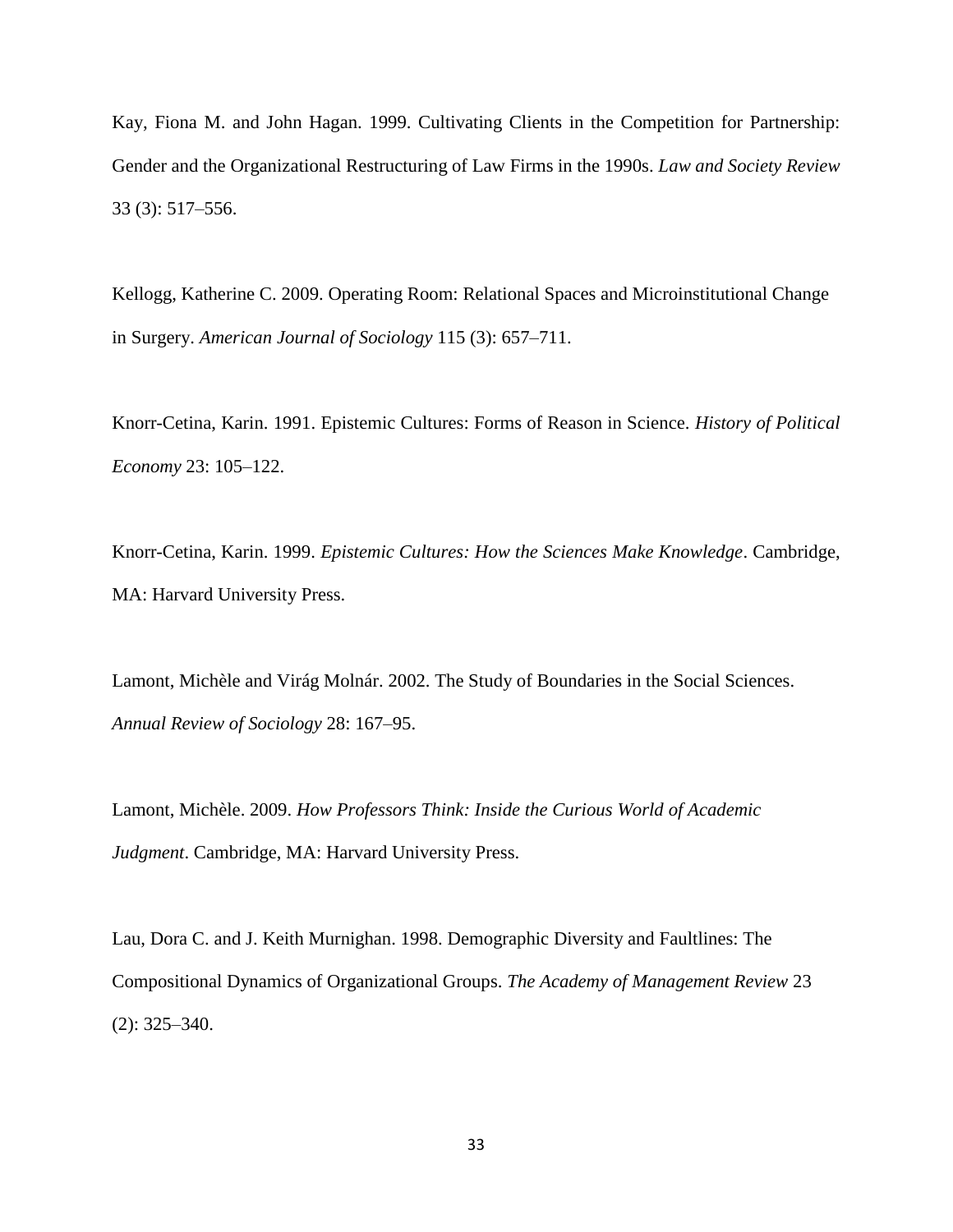Lau, Dora C. and J. Keith Murnighan. 2005. Interactions within Groups and Subgroups: The Effects of Demographic Faultlines. *The Academy of Management Journal* 48 (4): 645–659.

Mozaffar, Shaheen, James R. Scarritt, and Glen Galaich. 2003. Electoral Institutions, Ethnopolitical Cleavages, and Party Systems in Africa's Emerging Democracies. *American Political Science Review* 97: 379–390.

Neto, Octavio Amorim and Gary W. Cox. 1997. Electoral Institutions, Cleavage Structures, and the Number of Parties. *American Journal of Political Science* 41 (1): 149–174.

Reskin, Barbara F. and Heidi Hartmann (Eds.) 1986. *Women's Work, Men's Work: Sex Segregation on the Job*. Washington, DC: National Academies Press.

Segal, Daniel. A. and Sylvia J. Yanagisako. 2005. "Introduction." In *Unwrapping the Sacred Bundle: Reflection on the Disciplining of Anthropology*, edited by D. A. Segal and S. J. Yanagisako, 1–23. Durham, NC: Duke University Press.

Somers, Margaret R. 1994. Rights, Relationality, and Membership: Rethinking the Making and Meaning of Citizenship. *Law and Social Inquiry* 19: 63–112.

Swidler, Ann. 1986. Culture in Action: Symbols and Strategies. *American Sociological Review* 51: 273–286.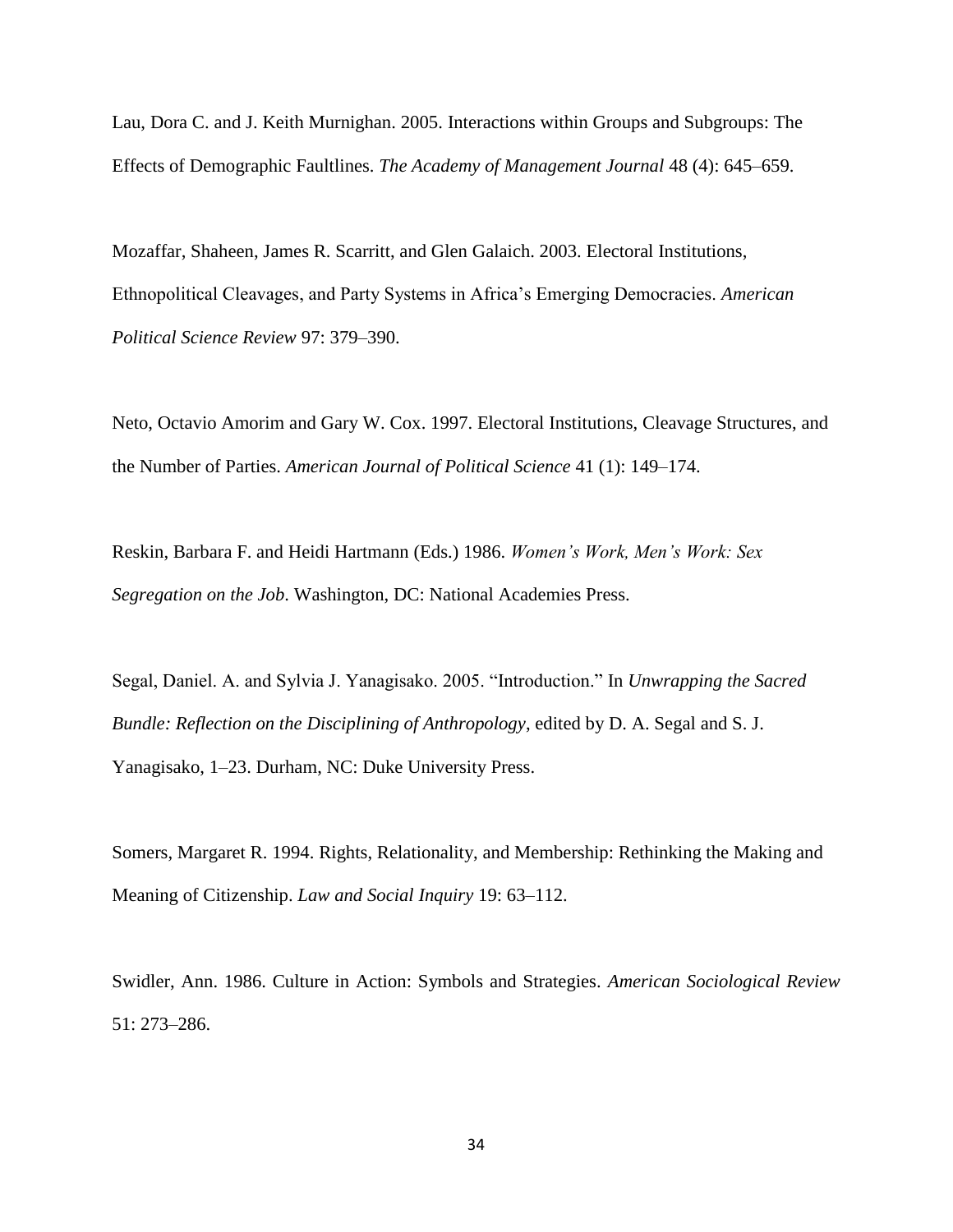Taylor, Charles Alan. 1996. *Defining Science: A Rhetoric of Demarcation*. Madison, WI: University of Wisconsin Press.

Tucker, James. 1993. Everyday Forms of Employee Resistance. How Temporary Workers Handle Conflict with their Employers. *Sociological Forum* 8: 25–45.

Vallas, Steven. 1998. Manufacturing Knowledge: Technology, Culture, and Social Inequality at Work. *Social Science Computer Review* 16: 353–369.

Vallas, Steven. 2001. Symbolic Boundaries and the New Division of Labor: Engineers, Workers and the Restructuring of Factory Life. *Research in Social Stratification and Mobility* 18: 3–37.

Vaughan, Diane. 2006. NASA Revisited: Theory, Analogy, and Public Sociology. *American Journal of Sociology* 112: 353–393.

Williams, Christine L. 1995. *Still a Man's World. Men Who Do Women's Work*. Oakland, CA: University of California Press.

Zerubavel, Eviatar. 1996. The Rigid, the Fuzzy, and the Flexible: Notes on the Mental Sculpting of Academic Identity. *Social Research* 62 (4): 1093–1106.